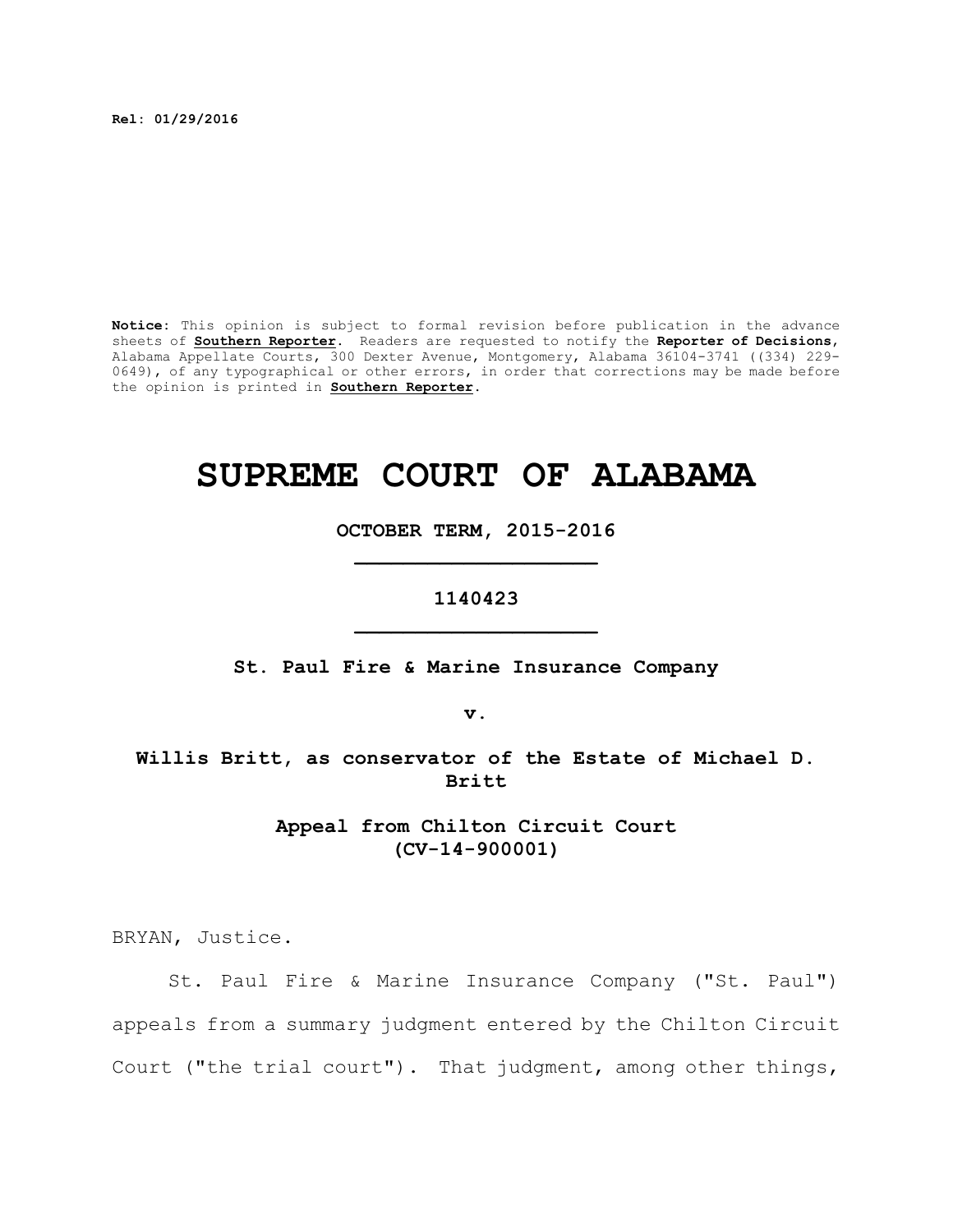granted the motion for a partial summary judgment filed by Willis Britt ("Britt"), as conservator of the estate of Michael D. Britt ("Michael"), and denied St. Paul's motion for a summary judgment.

#### Facts and Procedural History

The facts of this case are undisputed. In 2004, Michael purchased a Beneteau brand sailboat ("the sailboat"). Although it is unclear when Michael first obtained insurance for the sailboat, the record indicates that, during the events giving rise to this case, Michael had insured the sailboat with St. Paul pursuant to a Seahorse Underwriters Boat Insurance Policy ("the policy") that provided coverage limits of \$85,000 for "accidental direct physical loss of or damage to [the sailboat] ... except as specifically stated or excluded in this policy."

From 2004 onward, the sailboat served as Michael's residence in Florida; Michael had no other established residence. In early September 2011, Michael telephoned Britt, Michael's father, and told Britt that he had accepted a job driving a commercial truck and that he had to attend orientation for the new job in Oklahoma City, Oklahoma.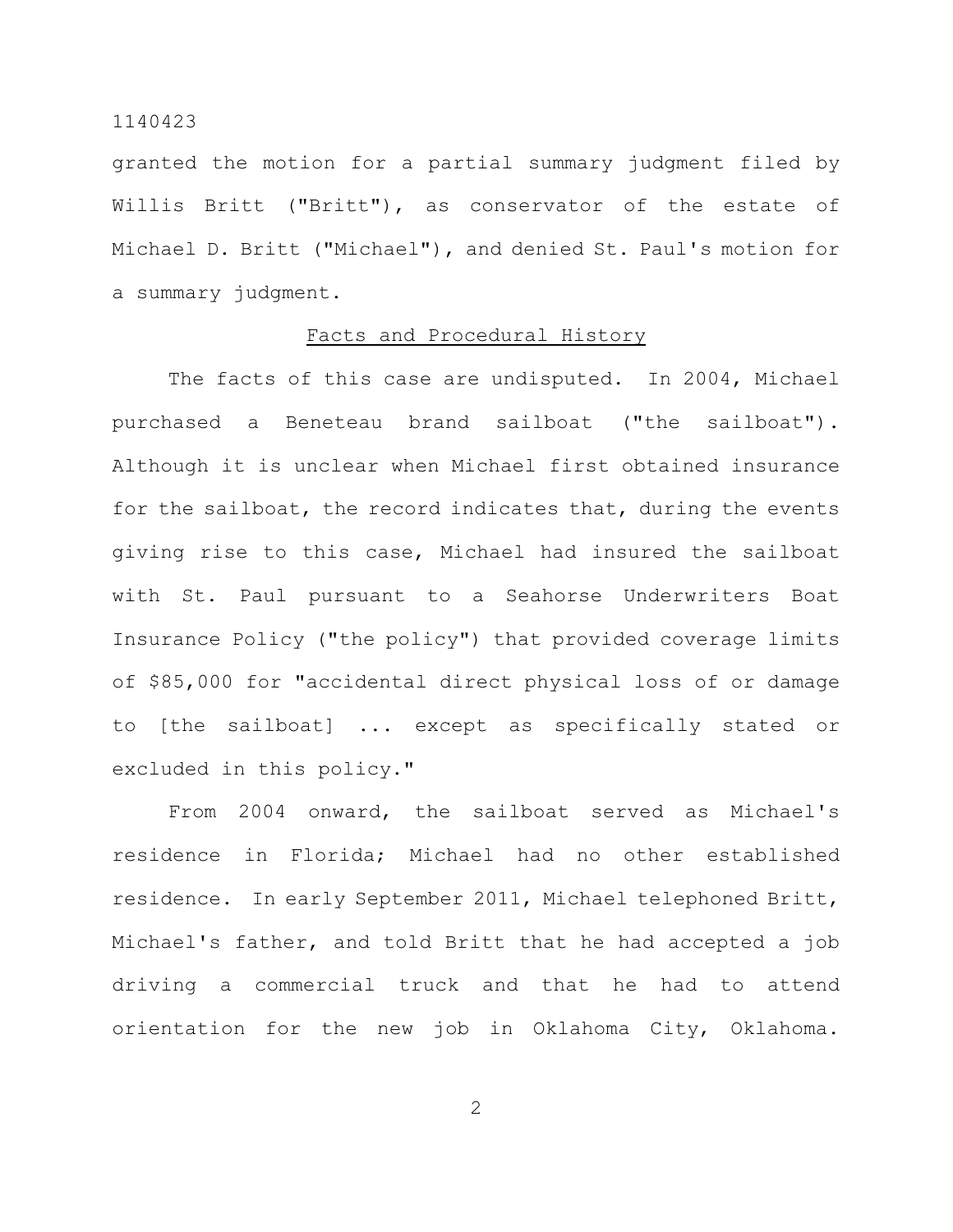Michael informed Britt that he planned to sail the sailboat from West Palm Beach, Florida, to Jacksonville, Florida, store the boat in Jacksonville, and rent a car in Jacksonville to drive to Oklahoma City for the orientation.

On or around September 11, 2011, Michael set sail for Jacksonville. On September 15, 2011, the United States Coast Guard boarded the sailboat approximately one mile off the coast of Cape Canaveral, Florida, for a "cold hit" inspection. That inspection revealed that the sailboat was seaworthy as of September 15, 2011. There is no evidence of any severe weather in the Cape Canaveral area on September 15, 2011, or in the days immediately thereafter. Also on September 15, 2011, Michael telephoned Britt and informed Britt that, given a lack of wind, he would arrive in Jacksonville later than anticipated but that he would telephone Britt when he arrived. That telephone call never came, and, to the parties' knowledge, no one has seen Michael or the sailboat since September 15, 2011, despite search efforts by Britt and his family, the United States Coast Guard, and Florida authorities.

The Coast Guard's reports from its investigation into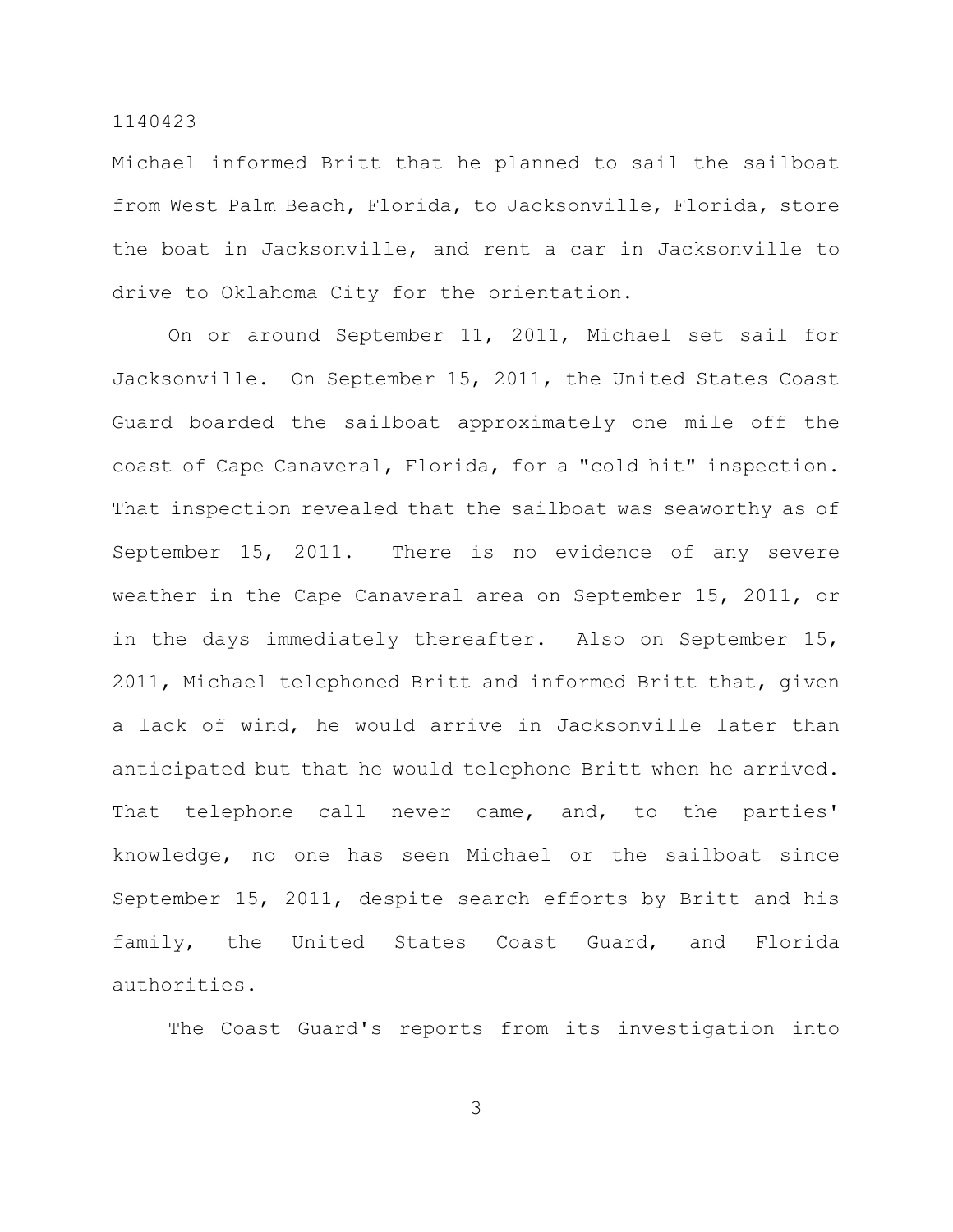Michael's disappearance indicate that Michael last used his cellular telephone on September 17, 2011, at 11:58 p.m. to call a debt-collection agency that had a lien on the sailboat. The Coast Guard's efforts to speak to someone at the debtcollection agency about the nature of that call were fruitless. The Coast Guard's reports indicate that the last "hit" on Michael's cellular telephone, which was on September 17, 2011, when he placed that last call, indicated that Michael was traveling in a southerly direction, away from Jacksonville, his stated destination. There is no record of Michael ever making an S.O.S. call or sending another distress signal.

Coast Guard reports also indicate that Michael had "a history of not checking in with family for weeks at a time" and that he had been involved "in an unreported ... case previously, during which he was found far outside his expected area of operation." That happened in July 2011, and, although Britt corroborated the Coast Guard's report, he stated that the reason Michael had not contacted his family during that time was that his cellular telephone had gotten wet. Although Michael had been missing over two years when Britt commenced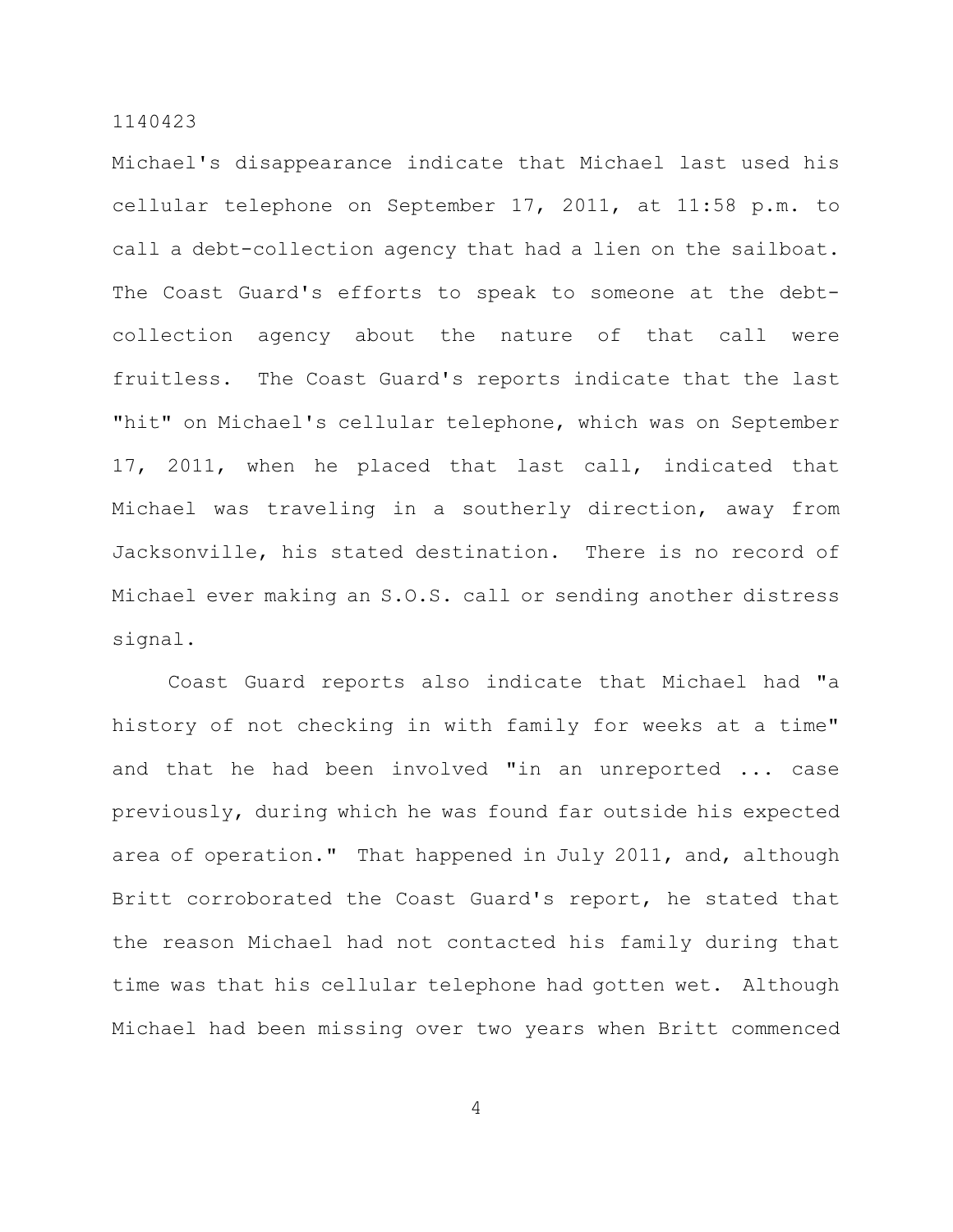the action underlying this appeal, Britt stated in his answers to interrogatories that, as of September 2, 2014, no federal, state, or local governmental agency had declared Michael dead.

In October 2011, Britt contacted St. Paul to report the sailboat as lost. On February 14, 2012, Britt was appointed conservator of Michael's estate by the Chilton Probate Court. Shortly thereafter, Britt filed a claim with St. Paul for the lost sailboat.<sup>1</sup> On June 7, 2012, after conducting its own investigation into Michael's disappearance, St. Paul sent Britt a letter in which it declined coverage for the sailboat. That letter states, in pertinent part:

"Based upon the facts we have learned to date, we must respectfully decline coverage at this time. We refer you to [Michael's] insuring agreement, the ... Policy, which provides in relevant part:

"'BOAT AND BOATING EQUIPMENT COVERAGE

"'Coverage Provided: We will pay for accidental direct physical loss of or damage to your boat or boating equipment except as specifically stated or excluded in this policy.

"' ....

<sup>&</sup>lt;sup>1</sup>It is unclear exactly when Britt filed the claim, but St. Paul's letter acknowledging receipt of the claim is dated March 5, 2012. Thus, Britt presumably filed the claim sometime between February 14, 2012, and March 5, 2012.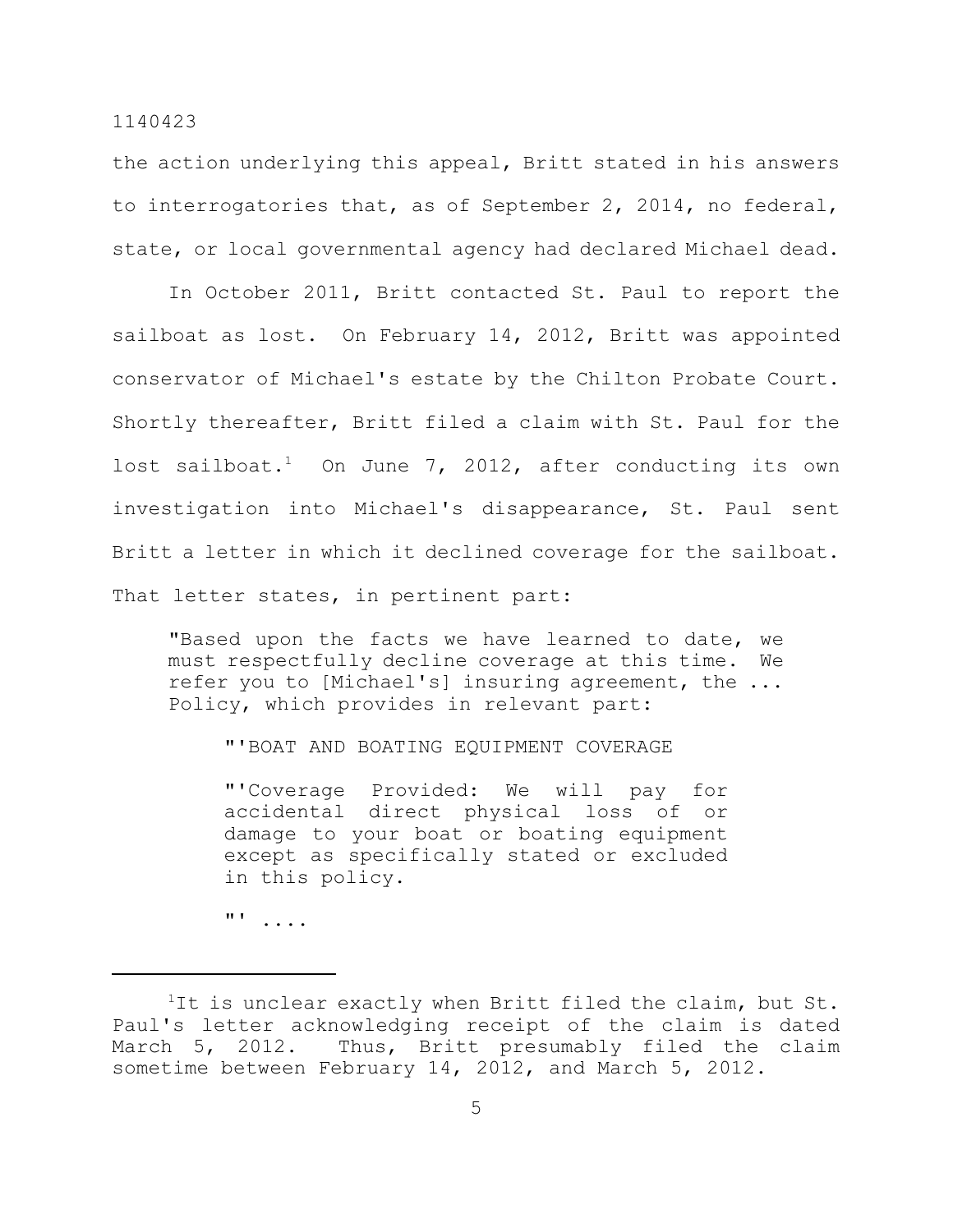"'Exclusions: We will not provide Boat and Boating Equipment Coverage for any loss or damage caused by or resulting from ... mysterious disappearance ....'

"Based on our investigation, we cannot at this time find any evidence of 'accidental direct physical loss or damage' to the vessel that would trigger coverage. Further, the circumstances surrounding the disappearance of the vessel appear to fall under the 'mysterious disappearance' exclusion in [Michael's] insuring agreement. For these reasons, we have concluded that there is no coverage under the Policy for the disappearance of the vessel."

(Capitalization in original.)

On January 2, 2014, Britt filed in the trial court a complaint against St. Paul asserting claims of breach of contract, bad faith, and fraud.<sup>2</sup> St. Paul filed a motion to dismiss the fraud claim. Britt did not respond to St. Paul's motion, and the trial court dismissed the fraud claim on

 $2$ The last sentence of each claim in Britt's complaint demands damages "in an amount which does not exceed the total sum of \$74,950." St. Paul, interpreting the complaint as seeking a total of \$224,850 in damages, filed to remove the case to the United States District Court for the Middle District of Alabama, Northern Division. On February 10, 2014, the trial court entered an order removing the case to the federal court. However, after Britt filed in the federal court a declaration that he had not intended to seek damages in excess of \$74,950 and that he would agree to be bound by a damages cap of \$74,950, St. Paul conceded that the case should be transferred back to the trial court. On April 10, 2014, the federal court entered an order transferring the case back to the trial court.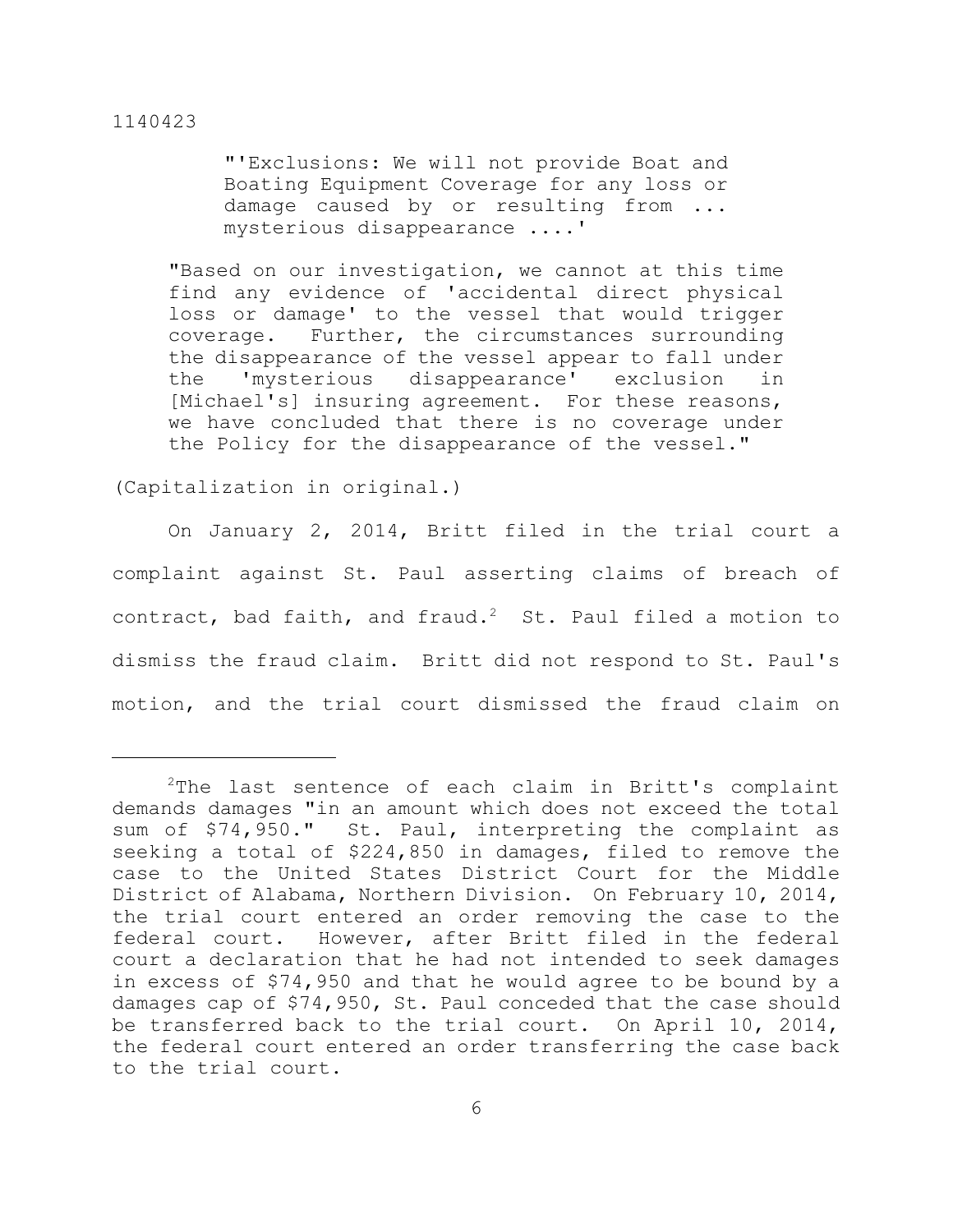August 7, 2014. On September 5, 2014, St. Paul filed its answer to Britt's complaint.

On September 15, 2014, St. Paul filed a motion for a summary judgment on Britt's breach-of-contract and bad-faith claims; Britt filed a motion for a partial summary judgment on the breach-of-contract claim only. On October 6, 2014, each party filed a response in opposition to the other party's summary-judgment motion. After a hearing on the motions, the trial court entered a judgment on October 14, 2014, that stated, in pertinent part:

"The 'Boat and Boating Equipment Coverage' section of the policy states St. Paul 'will pay for accidental direct physical loss of or damage to your boat.' The policy also provides that '[i]f your boat is totally destroyed or lost for more than thirty (30) days, we will pay the amount of Boat and Boating Equipment Coverage shown on the Declarations Page.' The limits of coverage on the declarations page was \$85,000. [Britt] also asserts a claim against St. Paul for its bad faith failure to pay the claim.

"The Court concludes [Britt's] motion for partial summary judgment is GRANTED, and summary judgment is entered in favor of [Britt] on his breach-of-contract claim against St. Paul. [St. Paul's] motion for summary judgment is DENIED. [Britt's] bad faith claim is MOOT."

(Capitalization in original.) In addition to entering a judgment for Britt on the breach-of-contract claim and ruling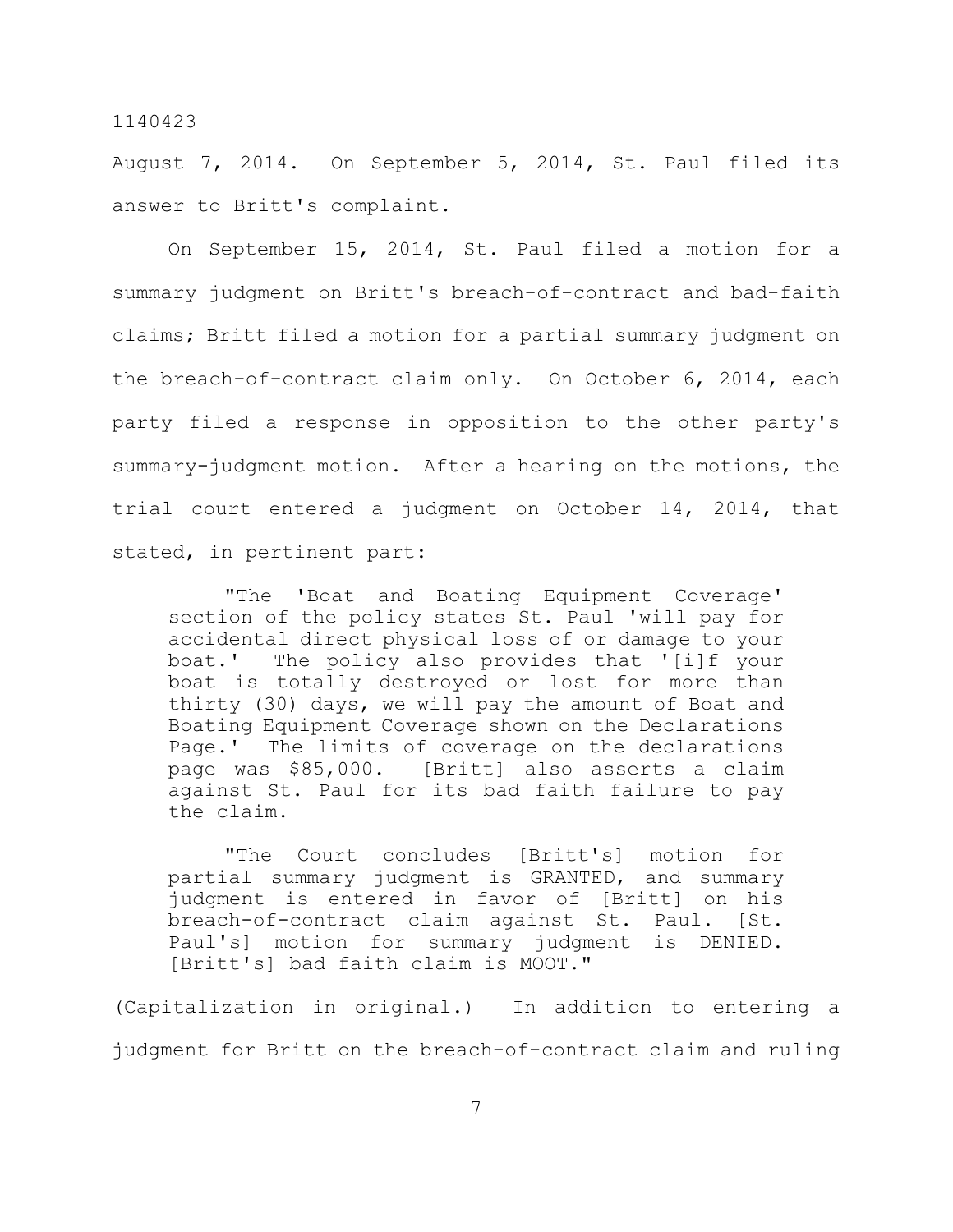that the bad-faith claim was thus rendered moot, the trial court's October 14, 2014, judgment also awarded Britt \$74,950 in damages, with interest.

On November 12, 2014, St. Paul filed a motion to alter, amend, or vacate the trial court's October 14, 2014, judgment; on December 12, 2014, Britt filed a response in opposition to St. Paul's motion. After hearing arguments on St. Paul's motion, the trial court denied the motion on December 16, 2014. St. Paul timely appealed.

On appeal, St. Paul raises four issues: (1) Whether Britt carried his burden of showing that his insurance claim fell within the coverage provided by the policy; (2) whether an exclusion in the policy exempted Britt's claim from coverage; (3) whether the trial court erred in relying on allegedly inapplicable provisions of the policy in determining that the policy provided coverage for Britt's claim; and (4) whether the trial court erred in calculating the interest due on any damages to which Britt was entitled.

# Standard of Review

"We review a summary judgment pursuant to the following standard:

"'This Court's review of a summary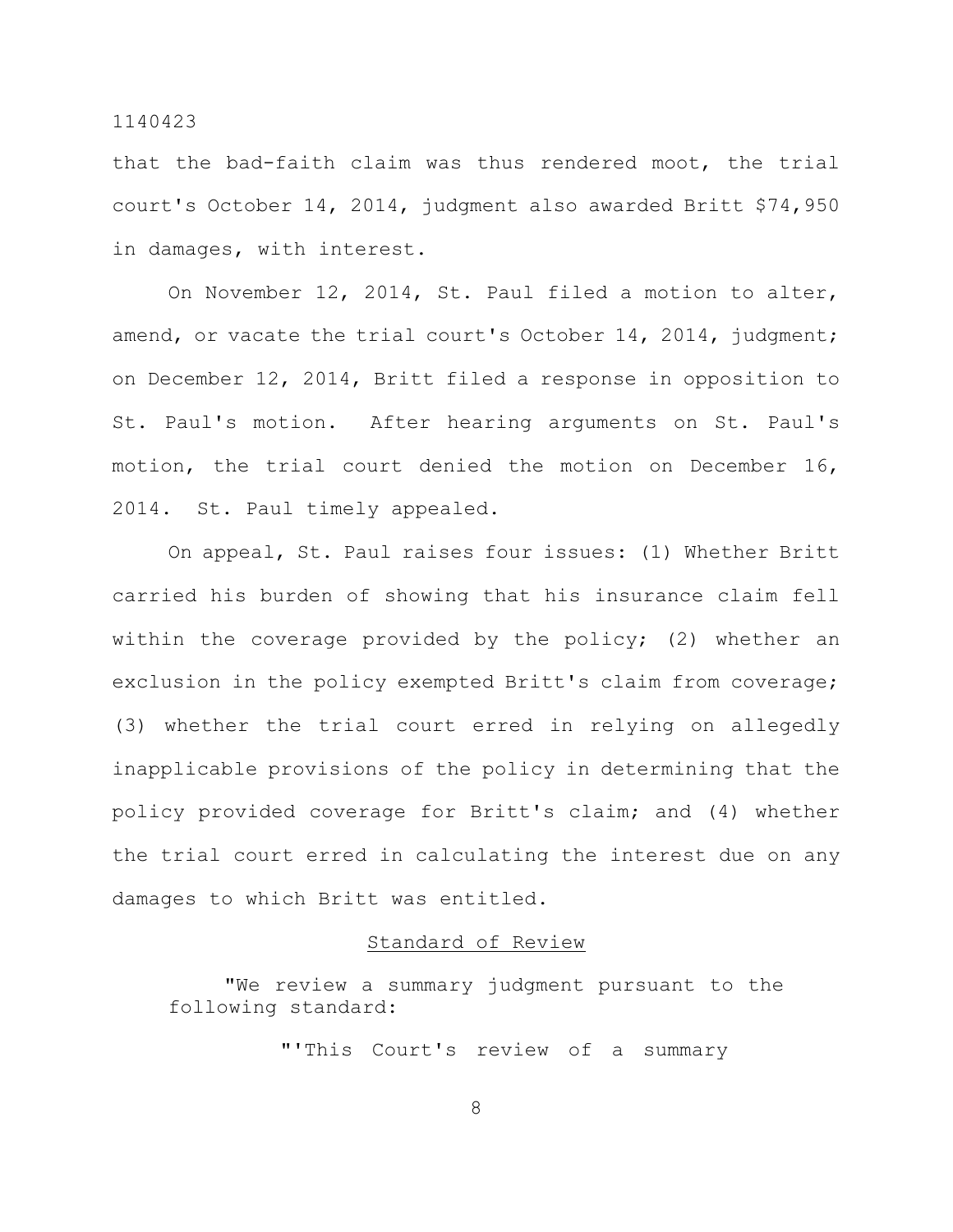judgment is de novo. Williams v. State Farm Mut. Auto. Ins. Co., 886 So. 2d 72, 74 (Ala. 2003). We apply the same standard of review as the trial court applied. Specifically, we must determine whether the movant has made a prima facie showing that no genuine issue of material fact exists and that the movant is entitled to a judgment as a matter of law. Rule 56(c), Ala. R. Civ. P.; Blue Cross & Blue Shield of Alabama v. Hodurski, 899 So. 2d 949, 952–53 (Ala. 2004). In making such a determination, we must review the evidence in the light most favorable to the nonmovant. Wilson v. Brown, 496 So. 2d 756, 758 (Ala. 1986). Once the movant makes a prima facie showing that there is no genuine issue of material fact, the burden then shifts to the nonmovant to produce "substantial evidence" as to the existence of a genuine issue of material fact. Bass v. SouthTrust Bank of Baldwin County, 538 So. 2d 794, 797–98 (Ala. 1989); Ala. Code 1975, § 12–21–12.'

"Dow v. Alabama Democratic Party, 897 So. 2d 1035, 1038–39 (Ala. 2004)."

Tender Care Veterinary Hosp., Inc. v. First Tuskegee Bank, 168 So. 3d 33, 37 (Ala. 2014). "When a trial court interprets an insurance policy as a matter of law, that interpretation is subject to a de novo review." Hartford Cas. Ins. Co. v. Merchants & Farmers Bank, 928 So. 2d 1006, 1009 (Ala. 2005).

# Discussion

I. The Policy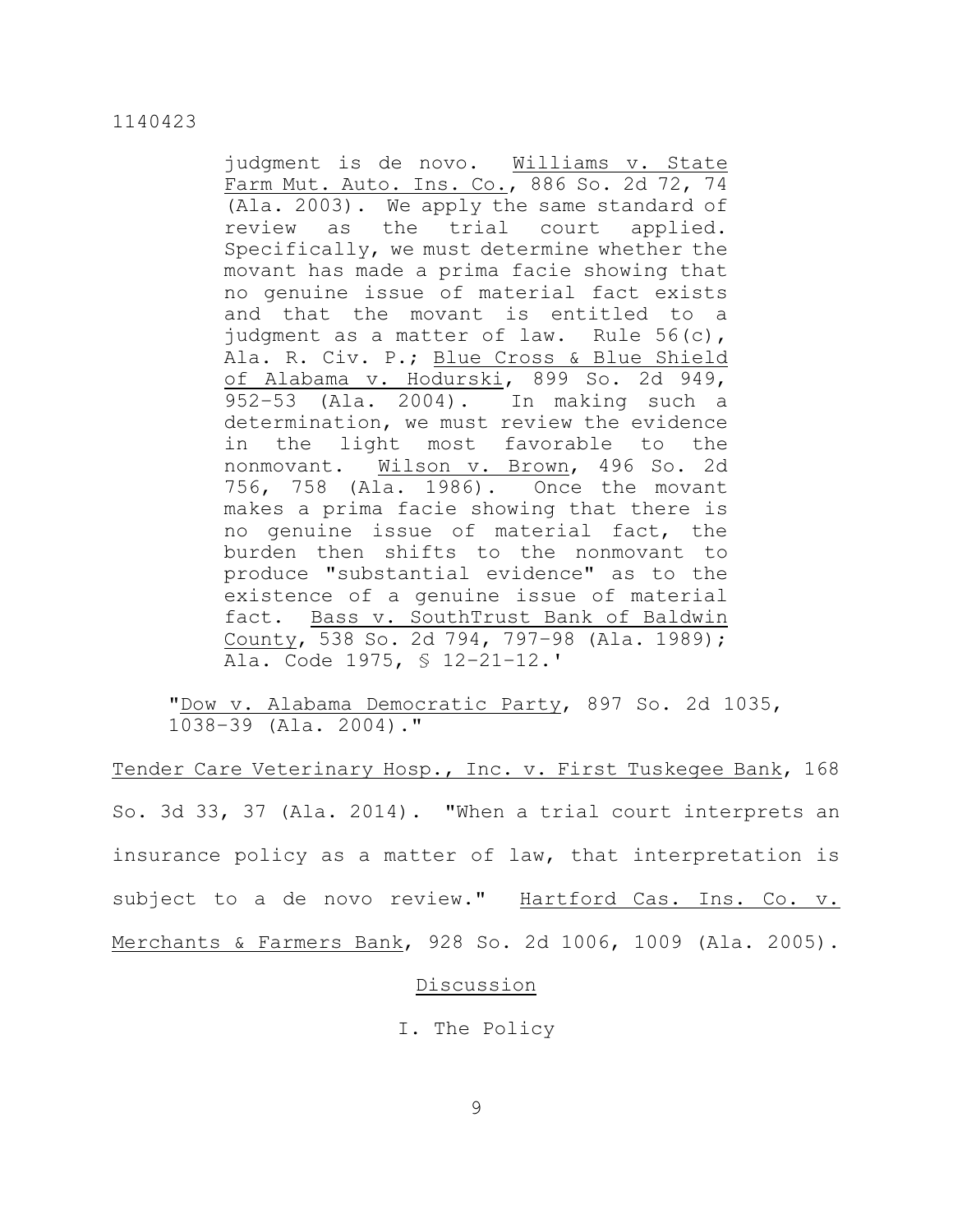Before addressing the parties' arguments, it is necessary to set forth some pertinent details of the policy. It is undisputed that the policy is an all-risk policy.

"An all risk policy is one which provides coverage against all risks, the words typically being inserted in writing, covering every loss that may happen except by the fraudulent acts of the insured. Morrison Grain Co. v. Utica Mutual Ins. Co., 446 F. Supp. 415, 420 (M.D. Fla. 1977), aff'd in part, remanded in part, 632 F.2d 424 (5th Cir. 1980). Accordingly, 'an all-risk policy will be allowed for all fortuitous losses not resulting from misconduct or fraud, unless the policy contains a specific provision expressly excluding the loss from coverage.' Dow Chemical Co. v. Royal Indem. Co., 635 F. 2d 379, 386 (5th Cir. 1981) (citing, among others, Morrison Grain, 632 F. 2d at 424)."

International Ship Repair & Marine Servs., Inc. v. St. Paul Fire & Marine Ins. Co., 944 F. Supp. 886, 891-92 (M.D. Fla. 1996) (emphasis added).<sup>3</sup> See also 10A Lee R. Russ et al., Couch on Insurance § 148:50 (3d ed.) (noting that, under an all-risk policy, "recovery is allowed for fortuitous losses

 $3$ For other jurisdictions holding that insurers may exclude certain losses from coverage in all-risk policies, see also JAW The Pointe, L.L.C. v. Lexington Ins. Co., 460 S.W.3d 597, 604 (Tex. 2015); Marisco v. Allstate Ins. Co., 160 So. 3d 1169, 1173 (Miss. Ct. App. 2014); Widder v. Louisiana Citizens Prop. Ins. Corp., 82 So. 3d 294, 296 (La. Ct. App. 2011); HCA, Inc. v. American Prot. Ins. Co., 174 S.W.3d 184, 187 (Tenn. Ct. App. 2005); and Hartford Cas. Ins. Co. v. Evansville Vanderburgh Pub. Library, 860 N.E.2d 636, 645 (Ind. Ct. App. 2007).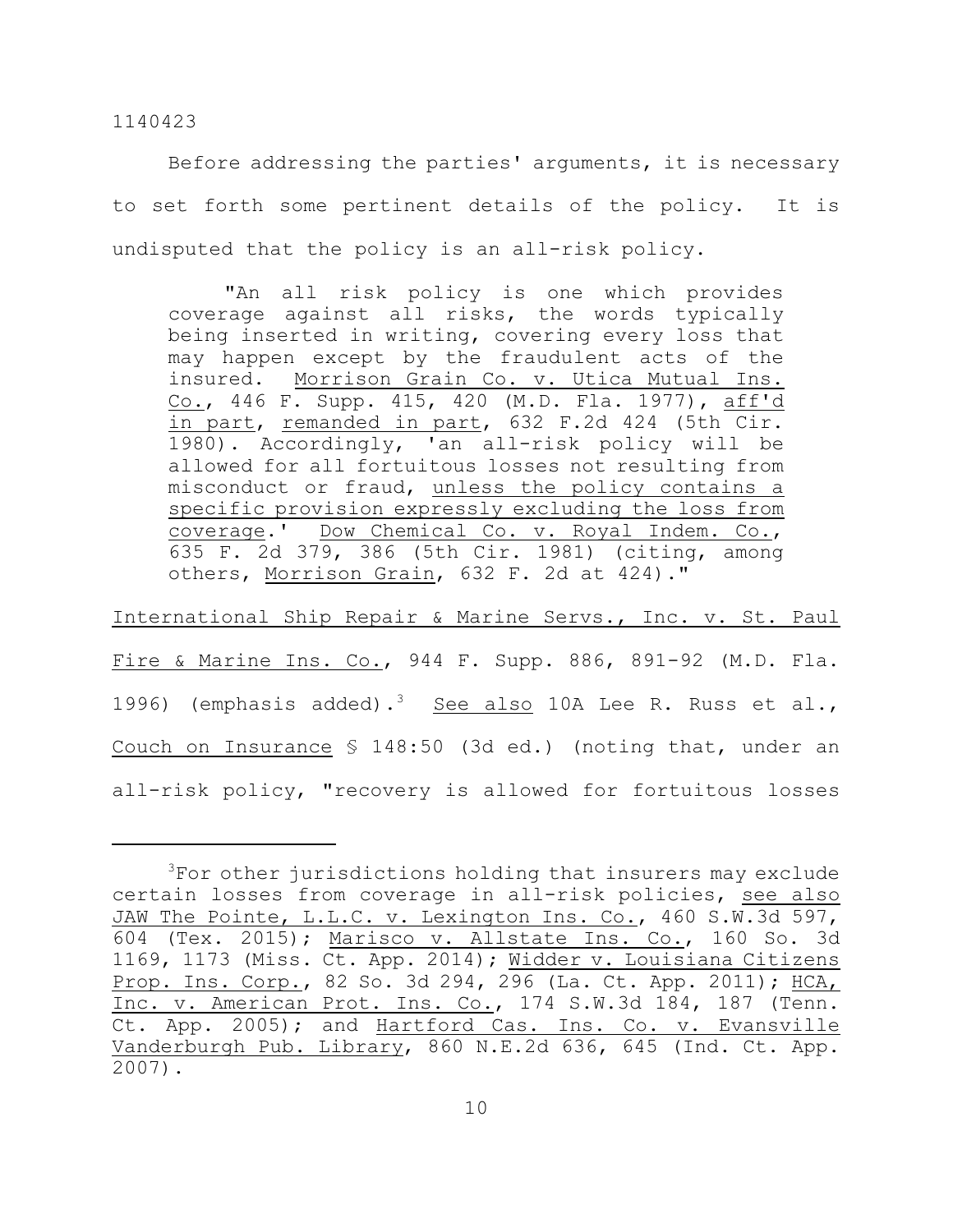unless the loss is excluded by a specific policy provision"). Thus, although an all-risk policy may, in name, give the impression that it provides coverage for any conceivable loss or damage to the insured property, it is clear that an insurer may limit the scope of its liability, even in an all-risk policy, by including exclusionary provisions in the contract.

In this case, two provisions of the policy are pertinent to our review. First, the policy includes an exclusion from coverage for any loss resulting from "mysterious disappearances" ("the mysterious-disappearance exclusion"). The policy does not define the phrase "mysterious disappearances." Secondly, another provision ("the 30-day provision") found in the "Payment for a Loss" paragraphs of the "Boat and Boating Equipment Coverage" section of the policy reads: "If your boat is totally destroyed or lost for more than thirty (30) days, we will pay the amount ... shown on the Declaration Page." The policy also does not define "lost." It is clear from the October 14, 2014, judgment that the trial court relied on the 30-day provision to afford Britt relief.

Initially, the parties argue whether Britt carried his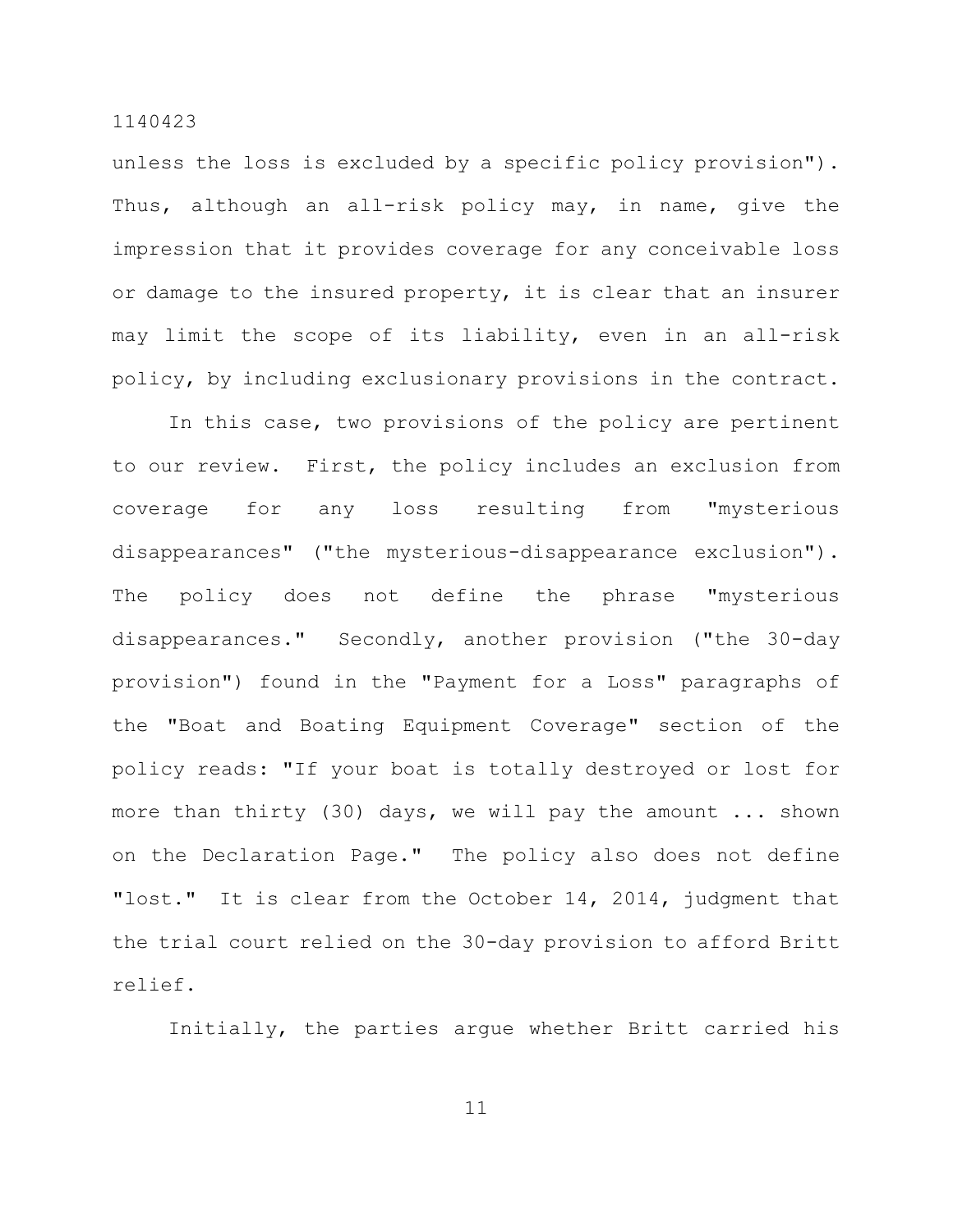burden of establishing that his claim on the policy falls within the parameters of coverage provided by the policy. See 17A Lee R. Russ et al., Couch on Insurance § 254:11 (3d ed.) ("Generally speaking, the insured bears the burden of proving all elements of a prima facie case including ... the loss as within policy coverage ...."); Motors Ins. Corp. v. Williams, 576 So. 2d 218, 219 (Ala. 1991) (noting that the plaintiff, insured under a policy including uninsured-motorist coverage, carried the burden of proving that the tortfeasor was uninsured); and Colonial Life & Accident Ins. Co. v. Collins, 280 Ala. 373, 376, 194 So. 2d 532, 535 (1967) (noting that the plaintiff, as beneficiary of the insured's life-insurance policy, carried the burden of proving "that the insured's death resulted from injuries sustained in such manner as to bring him within the coverage of the policy"). However, because all-risk policies generally include coverage for any losses not excluded or resulting from the insured's fraudulent conduct and because we find another issue dispositive of this appeal, we need not address those arguments. For purposes of this decision, we assume, without deciding, that Britt carried his burden of showing that the loss of the sailboat was,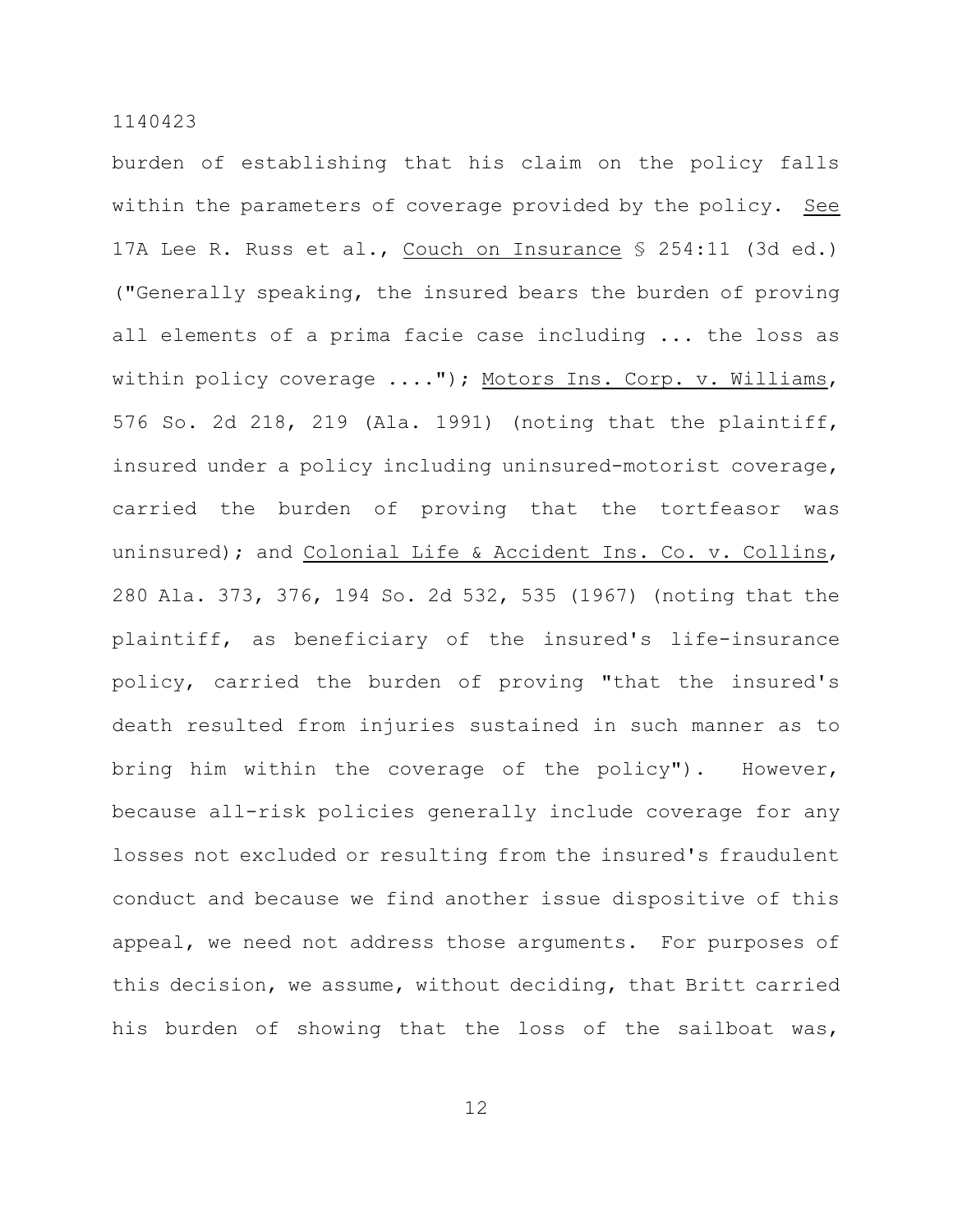absent an exclusion in the policy, covered by the policy.

II. The Mysterious-Disappearance Exclusion

Our first inquiry, assuming, as we have, that Britt carried his burden of establishing coverage, is whether the mysterious-disappearance exclusion applies. St. Paul argues that, because there is no evidence indicating what happened to the sailboat, Britt's claim falls squarely within the mysterious-disappearance exclusion. Britt argues, on the other hand, that because the policy does not define "mysterious disappearance" and because the mysteriousdisappearance exclusion is, he says, "amenable to multiple definitions and interpretations," the mysterious-disappearance exclusion is ambiguous and should therefore be construed strictly against St. Paul.

The rules of contract interpretation are well settled. "The issue whether a contract is ambiguous or unambiguous is a question of law for a court to decide." State Farm Fire & Cas. Co. v. Slade, 747 So. 2d 293, 308 (Ala. 1999).

> "'If a word or phrase is not defined in [an insurance] policy, then the court should construe the word or phrase according to the meaning a person of ordinary intelligence would reasonably give it. The court should not define words it is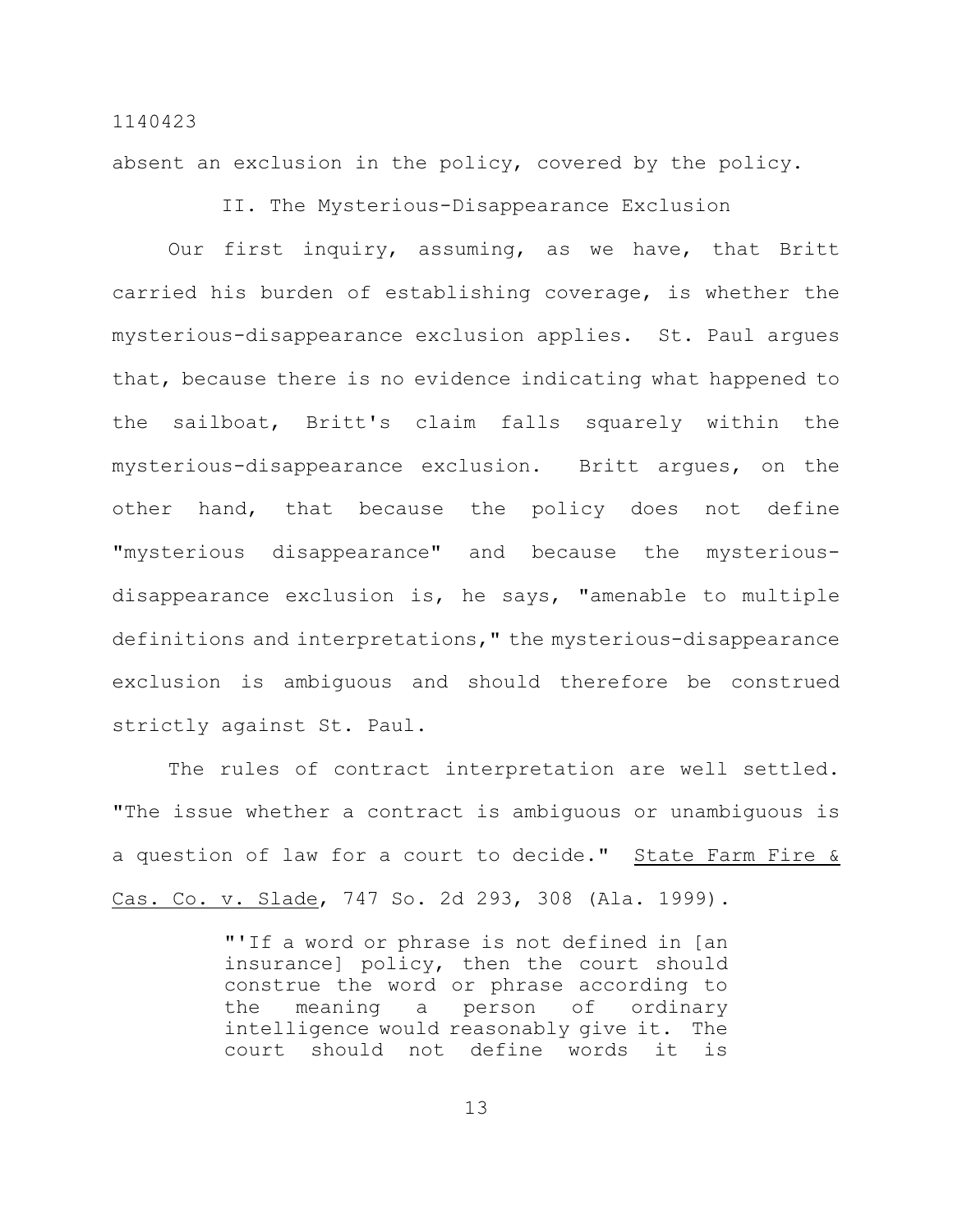construing based on technical or legal terms.'

"Safeway Ins. Co. of Alabama, Inc. v. Herrera, 912 So. 2d 1140, 1143 (Ala. 2005) (citations omitted)."

Travelers Cas. & Sur. Co. v. Alabama Gas Corp., 117 So. 3d

# 695, 700 (Ala. 2012).

"'"When analyzing an insurance policy, a court gives words used in the policy their common, everyday meaning and interprets them as a reasonable person in the insured's position would have understood them. Western World Ins. Co. v. City of Tuscumbia, 612 So. 2d 1159 (Ala. 1992); St. Paul Fire & Marine Ins. Co. v. Edge Mem'l Hosp., 584 So. 2d 1316 (Ala. 1991). If, under this standard, they are reasonably certain in their meaning, they are not ambiguous as a matter of law and the rule of construction in favor of the insured does not apply. Bituminous Cas. Corp. v. Harris, 372 So. 2d 342 (Ala. Civ. App. 1979). Only in cases of genuine ambiguity or inconsistency is it proper to resort to rules of construction. Canal Ins. Co. v. Old Republic Ins. Co., 718 So. 2d 8 (Ala. 1998). A policy is not made ambiguous by the fact that the parties interpret the policy differently or disagree as to the meaning of a written provision in a contract. Watkins v. United States Fid. & Guar. Co., 656 So.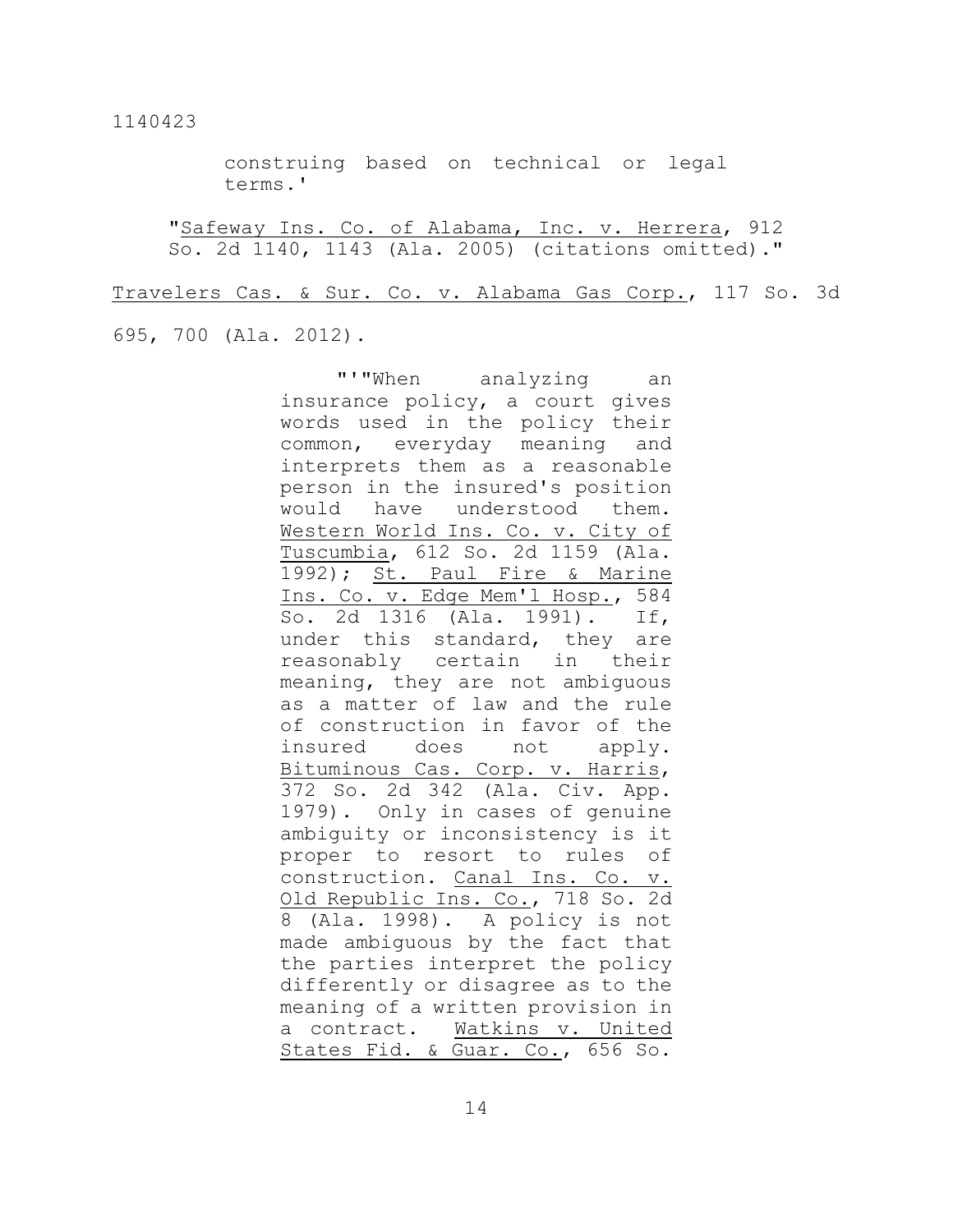2d 337 (Ala. 1994). A court must not rewrite a policy so as to include or exclude coverage that was not intended. Upton v. Mississippi Valley Title Ins. Co., 469 So. 2d 548 (Ala. 1985)."

"'B.D.B. v. State Farm Mut. Auto. Ins. Co., 814 So. 2d 877, 879-80 (Ala. Civ. App. 2001). However, if a provision in an insurance policy is found to be genuinely ambiguous, "policies of insurance should be construed liberally in respect to persons insured and strictly with respect to the insurer." Crossett v. St. Louis Fire & Marine Ins. Co., 289 Ala. 598, 603, 269 So. 2d 869, 873 (1972).'

"State Farm Mut. Auto Ins. Co. v. Brown, 26 So. 3d 1167, 1169-70 (Ala. 2009) ...."

Travelers, 117 So. 3d at 699-700 (emphasis omitted).

Because the policy does not define "mysterious disappearance," this Court must give the phrase the common, everyday meaning a reasonable person of ordinary intelligence would give it. If that meaning is "reasonably certain," 117 So. 3d at 699, then the phrase is not ambiguous as a matter of law and no rule of construction favoring Britt is applicable.

Although this Court has not previously defined "mysterious disappearance" within the context of an insurancepolicy exclusion, other jurisdictions have. The Supreme Court of North Carolina first defined "mysterious disappearance"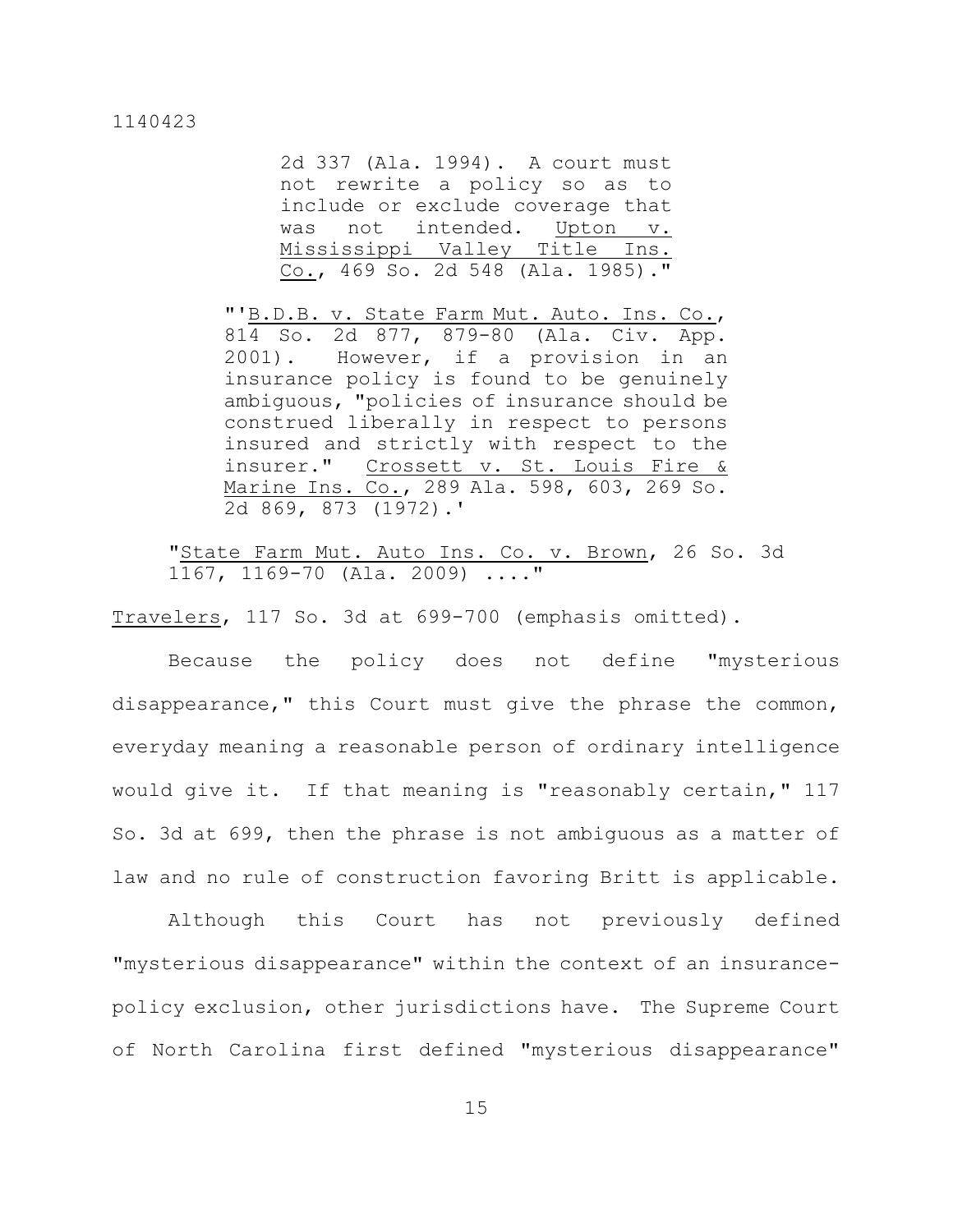within an insurance policy as "any disappearance or loss under unknown, puzzling or baffling circumstances which arouse wonder, curiosity, or speculation, or circumstances which are difficult to understand or explain." Davis v. St. Paul Mercury & Indem. Co., 227 N.C. 80, 83, 40 S.E.2d 609, 611 (1946). Since North Carolina decided Davis, other jurisdictions have tracked the language from Davis in defining "mysterious disappearance." $4$  We also note that, although this Court has not yet defined "mysterious disappearance," the Alabama Court of Civil Appeals adopted the language from Davis

 $4$ See Caldwell v. St. Paul Mercury & Indem. Co., 210 Miss. 320, 329, 49 So. 2d 570, 572 (1950); Sigel v. American Guarantee & Liab. Ins. Co., 173 Pa. Super. 434, 437, 98 A.2d 376, 378 (1953); Deckler v. Travelers Indem. Co., 94 So. 2d 55, 58 (La. Ct. App. 1957); Seward v. Assurance Co. of Am., 32 Cal. Rptr. 821, 823, 218 Cal. App. 2d Supp. 895, 899 (1963); Hammontree v. Central Mut. Ins. Co., 385 S.W.2d 661, 666 (Mo. Ct. App. 1965); Claiborne v. United States Fire Ins. Co., 193 So. 2d 315, 317 (La. Ct. App. 1966); Gifford v. M.F.A. Mut. Ins. Co., 437 S.W.2d 714, 716 (Mo. Ct. App. 1969); Mancha v. St. Paul Fire & Marine Ins. Co., 474 S.W.2d 563, 566 (Tex. App. 1971); Aetna Ins. Co. v. Zoblotsky, 481 P.2d 761, 763 (Okla. 1971); Corcoran v. Hartford Fire Ins. Co., 132 N.J. Super. 234, 241, 333 A.2d 293, 297 (1975); Lovas v. St. Paul Ins. Cos., 240 N.W.2d 53, 57 (N.D. 1976); Coastal Plains Feeders, Inc. v. Hartford Fire Ins. Co., 545 F.2d 448, 451 (5th Cir. 1977); Ward Cattle Co. v. Farm Bureau Ins. Co. of Nebraska, 223 Neb. 69, 73, 388 N.W.2d 89, 92 (1986); Libralter Plastics, Inc. v. Chubb Grp. of Ins. Cos., 199 Mich. App. 482, 488, 502 N.W.2d 742, 745 (1993); and Farmland Indus., Inc. v. National Union Fire Ins. Co. of Pittsburgh, Pennsylvania, 333 F. Supp. 2d 1133, 1142 (D. Kan. 2004).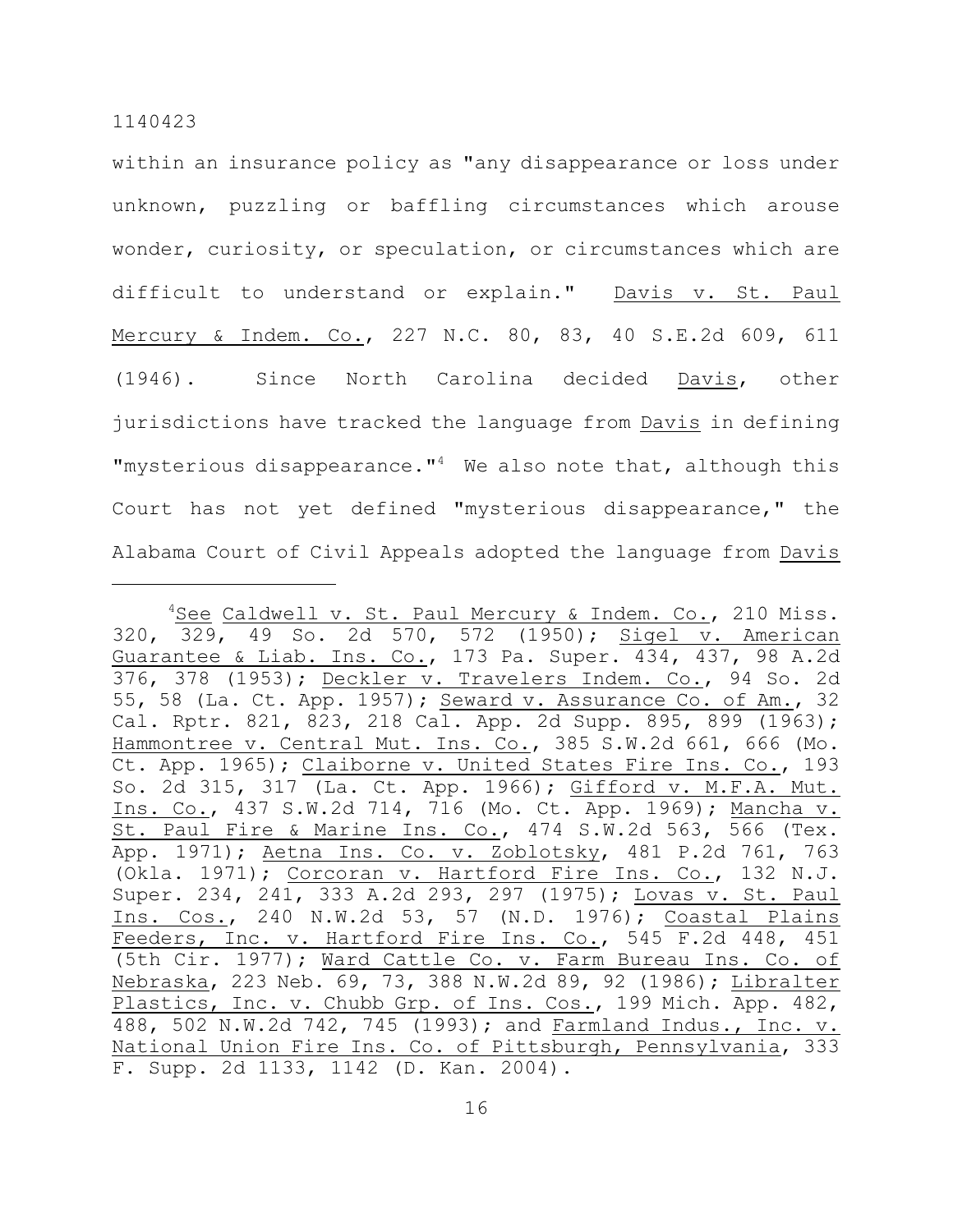in St. Paul Fire & Marine Insurance Co. v. Thompson, 346 So. 2d 439, 441 (Ala. Civ. App. 1977), and certain treatises have also tracked the language from Davis in defining a "mysterious disappearance." See 43 Am. Jur. 2d Insurance § 500 (2015); 10A Lee R. Russ et al., Couch on Insurance § 151:40 (3d ed.).

Britt argues, correctly, that most of the mysteriousdisappearance cases St. Paul cites –- which are included, among others, in note 4 of this opinion -- for their definitions of the phrase "mysterious disappearance" involve theft policies, not all-risk policies, and many of those cases presumed the mysterious disappearance to have been the result of theft and, thus, provided, rather than excluded, coverage for the mysterious disappearance. Britt argues, therefore, that the definition of "mysterious disappearance" adopted by those jurisdictions is inapplicable here.

Britt's reliance on those distinctions, however, is irrelevant for the purpose of defining "mysterious disappearance." We see no reason why the common, everyday meaning of the phrase "mysterious disappearance" should vary depending on whether the insurance policy in which it appears is a theft policy or an all-risk policy, or on whether the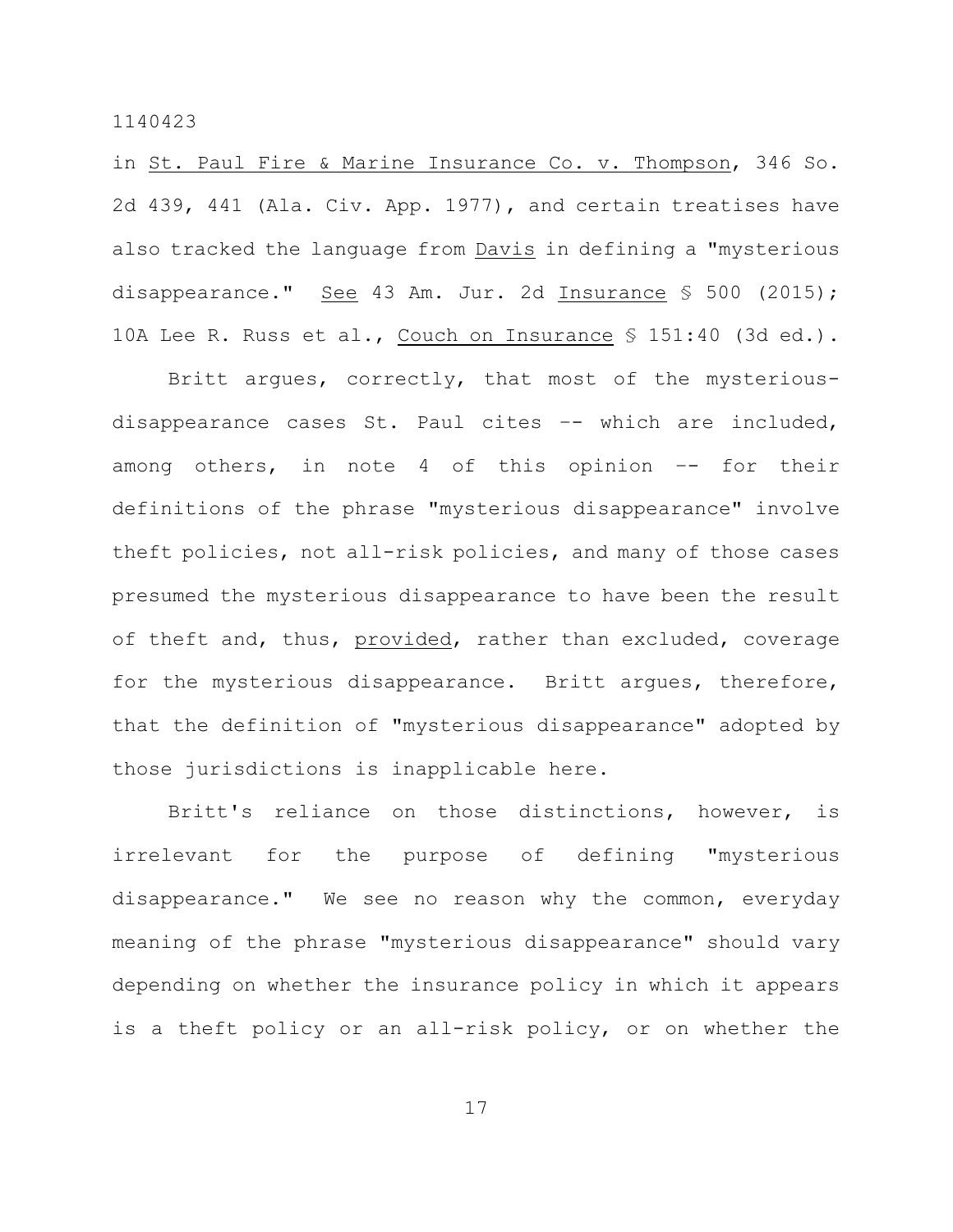policy provides or excludes coverage for mysterious disappearances. Our purpose here is to define a "mysterious disappearance." "The quoted judicial definition [set forth in Davis] has been approved in most of the reported 'mysterious disappearances' cases .... Doubting our ability to improve upon this definition, we likewise will use it." Hammontree v. Central Mut. Ins. Co., 385 S.W.2d 661, 666 (Mo. Ct. App. 1965). We also will use it.

We think it "reasonably certain," Travelers, 117 So. 3d at 699, that there is only one manner in which a person of ordinary intelligence would interpret the phrase "mysterious disappearance." That is, if insured property cannot be found and the circumstances surrounding its disappearance are so "unknown, puzzling[,] or baffling," Davis, 227 N.C. at 83, 40 S.E.2d at 611, as to make the disappearance inexplicable, a person of ordinary intelligence would determine that disappearance to be "mysterious." If, on the other hand, there is evidence to support a logical inference as to what happened to the insured property, even though that evidence is inconclusive, a person of ordinary intelligence would not find the circumstances so "unknown, puzzling[,] or baffling," id.,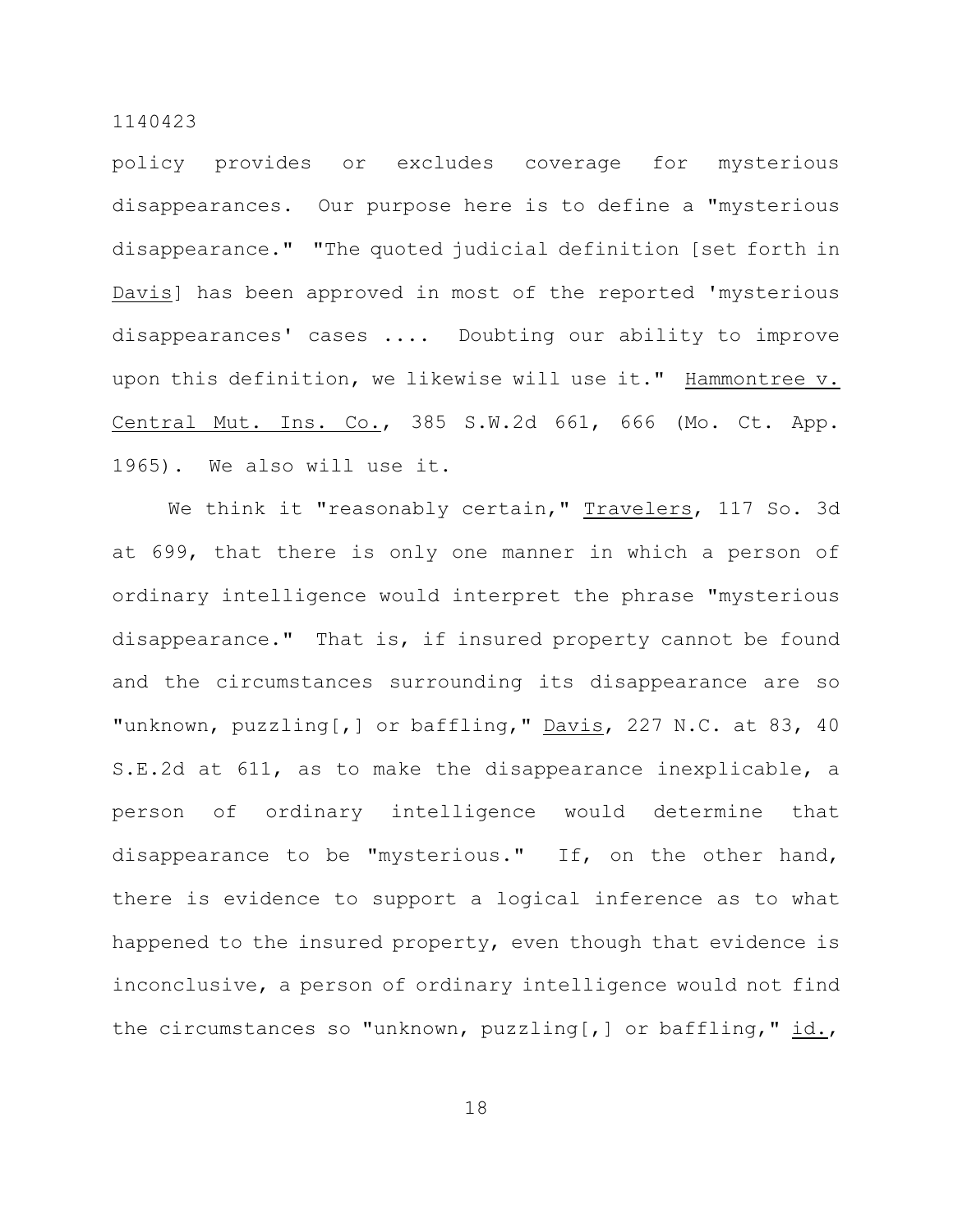as to determine that the disappearance of the insured property was inexplicable. Strengthening our reasoning is the fact that our research has revealed no cases in which courts from other jurisdictions have held the phrase "mysterious disappearance" to be ambiguous.<sup>5</sup> Furthermore, although Britt argues that the mysterious-disappearance exclusion is open to multiple interpretations, he provides no alternative definitions for the phrase. Thus, we hold that the mysterious-disappearance exclusion is not ambiguous as a matter of law. Accordingly, we will not liberally construe the mysterious-disappearance exclusion in favor of Britt.

That, however, does not end our inquiry. As the insurer, St. Paul carried the burden of showing that the circumstances surrounding the loss of the sailboat brought the loss within the parameters of the mysterious-disappearance exclusion. Acceptance Ins. Co. v. Brown, 832 So. 2d 1, 12 (Ala. 2001).

There is no shortage of speculation as to what happened

 $5A$  few cases have determined that exclusions that incorporated the phrase "mysterious disappearance" were ambiguous. However, the courts in those cases found the exclusions to be ambiguous not because of the mysteriousdisappearance language but because of some other aspect. See, e.g., McCormick & Co. v. Empire Ins. Grp., 878 F.2d 27 (2d Cir. 1989).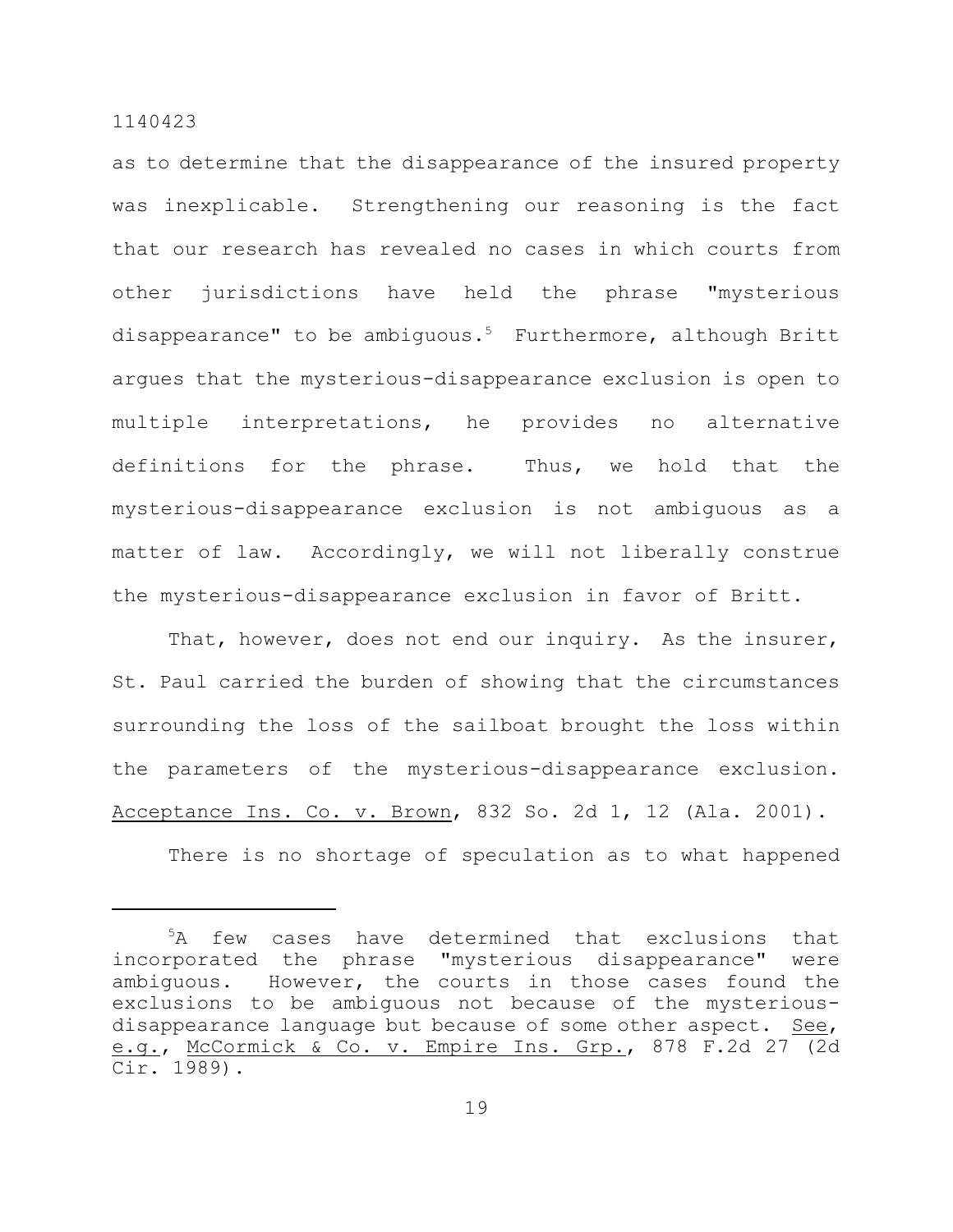to the sailboat. Michael's mother, Alice Britt, stated in her deposition that the disappearance of the sailboat could be attributed to a rogue Coast Guard employee who alerted drug traffickers to the presence of a single-passenger sailboat in the Atlantic; to modern pirates; or to the jet stream carrying the sailboat to Iceland or Ireland. However, she admitted that there was no evidence to support any of those theories and that they were merely speculations on her part. Britt stated that he believed the sailboat was on the bottom of the Atlantic Ocean, but he, likewise, stated that there was no evidence to support that conclusion. Ruth Zevnik, a close friend of Michael's, told St. Paul representatives that she believed Michael "just wanted to disappear and is likely living somewhere aboard [the sailboat] and purposely 'got lost.'" However, she, too, had no evidence upon which to base her speculation.

Any of the speculations put forth by Michael's family and friends are just that -- speculations. There is no evidence in the record to support any theory as to what happened to the sailboat. If the record contained any evidence that could support a theory as to what happened to the sailboat, we would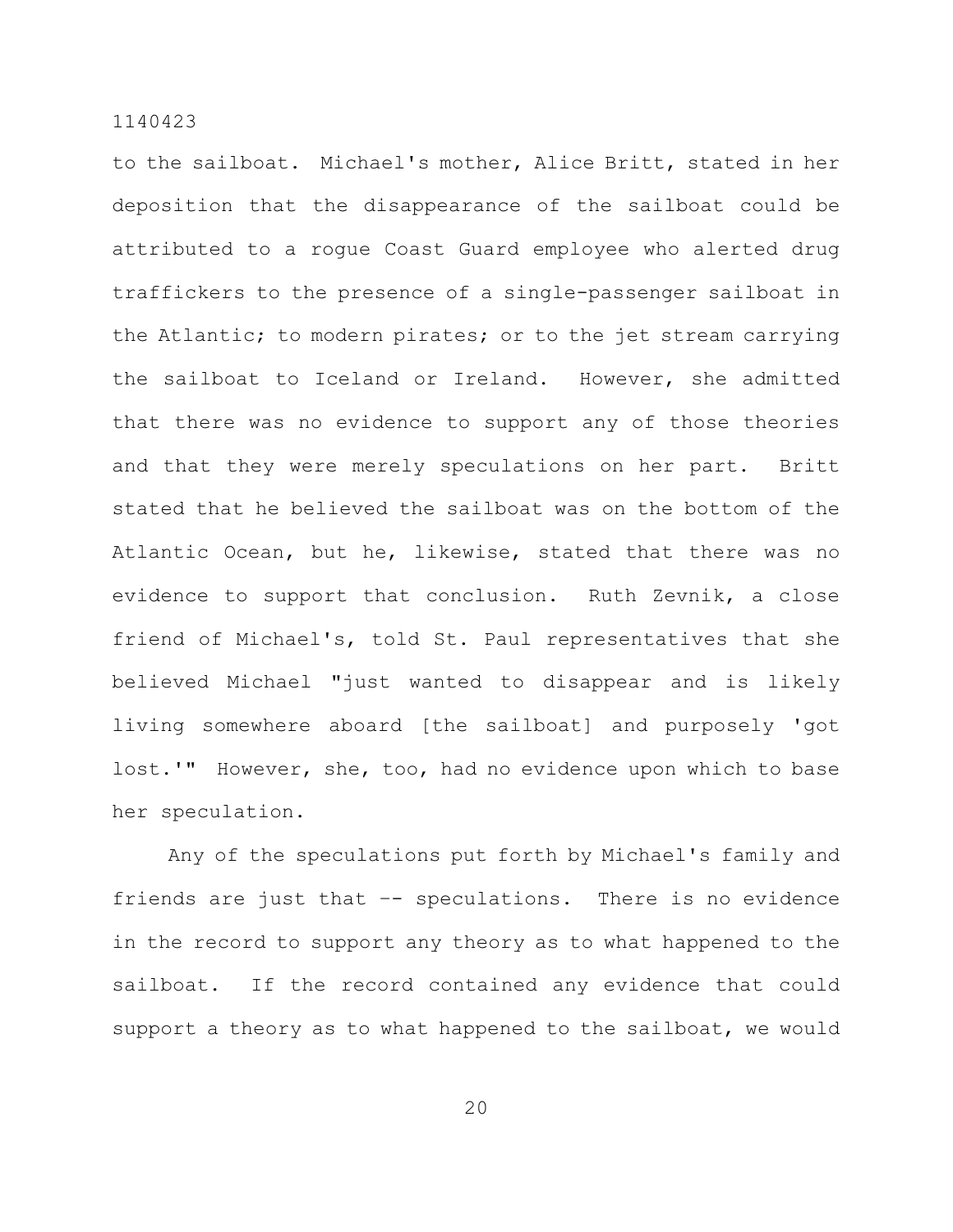be inclined to hold that there was a genuine issue of material fact that would preclude a summary judgment. However, that evidence does not exist, and, as we noted above, the facts are undisputed. If the undisputed facts in this case do not constitute a mysterious disappearance, then this Court is at a loss as to what facts would. Thus, we conclude that St. Paul has carried its burden of showing that Britt's claim on the policy falls within the mysterious-disappearance exclusion.

We are well aware of the rule of law requiring us to interpret an exclusion in an insurance policy "as narrowly as possible, so as to provide maximum coverage for the insured." Cincinnati Ins. Co. v. Lee Anesthesia, P.C., 641 So. 2d 247, 249 (Ala. 1994). However, that rule means neither that exclusions in insurance policies are invalid nor that they are never applicable.

Furthermore, we are equally aware of the rule of law providing that courts "'must not rewrite [an insurance] policy so as to include or exclude coverage that was not intended.'" State Farm Mut. Auto Ins. Co. v. Brown, 26 So. 3d 1167, 1169 (Ala. 2009) (quoting B.D.B. v. State Farm Mut. Auto Ins. Co.,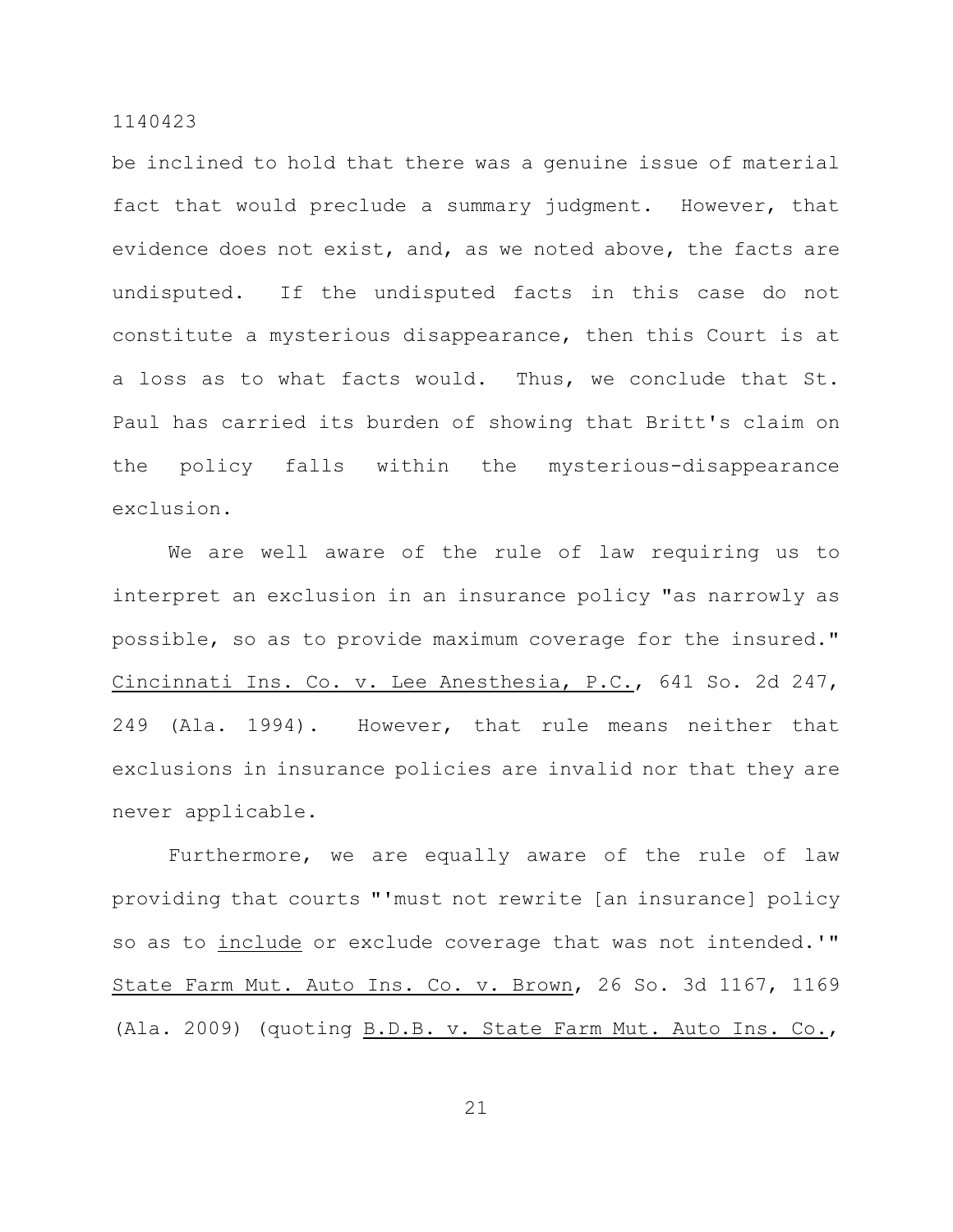814 So. 2d 877, 879-80 (Ala. Civ. App. 2001) (emphasis added)). Even when the mysterious-disappearance exclusion is construed as narrowly as possible, the facts surrounding the disappearance of the sailboat in this case fall within that exclusion. To hold otherwise would be to construe the policy so as to provide coverage that St. Paul never intended to provide. "Where there is no ambiguity in the terms of an insurance contract, the language must be enforced as written, and courts cannot defeat express provisions in a policy, including exclusions from coverage, by making a new contract for the parties ...." Porterfield v. Audubon Indem. Co., 856 So. 2d 789, 806 (Ala. 2002) (emphasis added).

# III. The 30-Day Provision

Our holding that the mysterious-disappearance exclusion applies in this case does not end the discussion. Britt argues that the mysterious-disappearance exclusion conflicts with the 30-day provision that, he says, provides coverage for the sailboat when it has been lost for more than 30 days. That alleged conflict, Britt argues, creates an ambiguity in the contract that results in coverage that is illusory.

"'When limitations or exclusions completely contradict the insuring provisions, insurance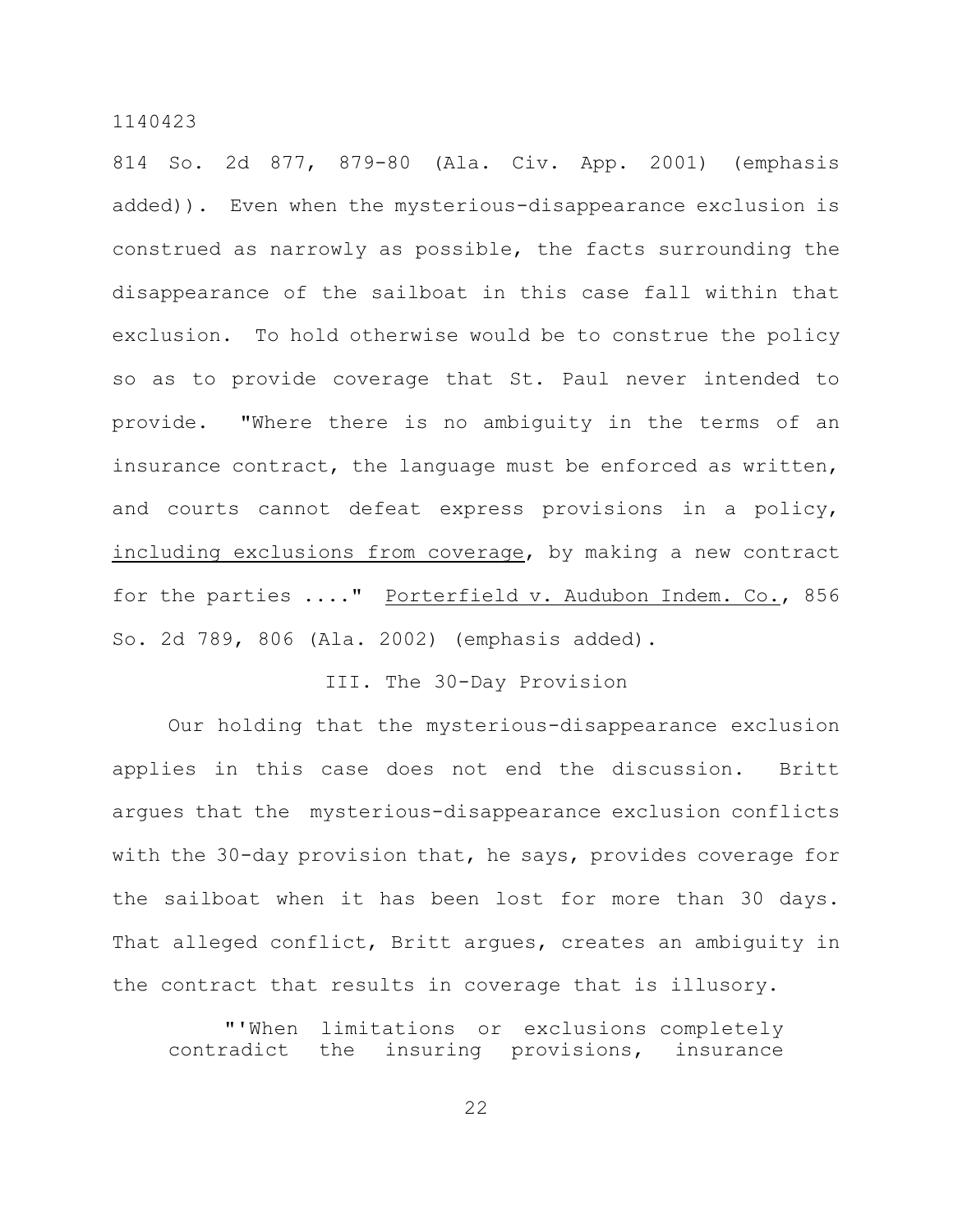coverage becomes illusory.' Purrelli v. State Farm Fire & Cas. Co., 698 So. 2d 618, 620 (Fla. Dist. Ct. App. 1997). Alabama law does not '"countenance such illusory 'coverage.'"' Industrial Chem. & Fiberglass Corp. v. Hartford Accident & Indem. Co., 475 So. 2d 472, 479 (Ala. 1985) (quoting Sears, Roebuck & Co. v. Reliance Ins. Co., 654 F.2d 494, 499 (7th Cir. 1981))."

Shrader v. Employers Mut. Cas. Co., 907 So. 2d 1026, 1033 (Ala. 2005). Thus, we must determine whether the mysteriousdisappearance exclusion completely contradicts the 30-day provision so as to make coverage under the policy illusory.

Britt argues that, because the sailboat had not been seen in over three years when the trial court entered the October 14, 2014, judgment, it was "lost" within the meaning of the 30-day provision. St. Paul argues, on the other hand, that the 30-day provision does not provide coverage but, rather, sets forth the time in which payment for a loss will be made once the insured has established that the loss is covered under the policy.

First, we address St. Paul's contention that the 30-day provision does not create coverage. St. Paul's argument is essentially that, because the 30-day provision is found in the paragraphs under the heading "Payment for a Loss" of the "Boat and Boating Equipment Coverage" section of the policy, it sets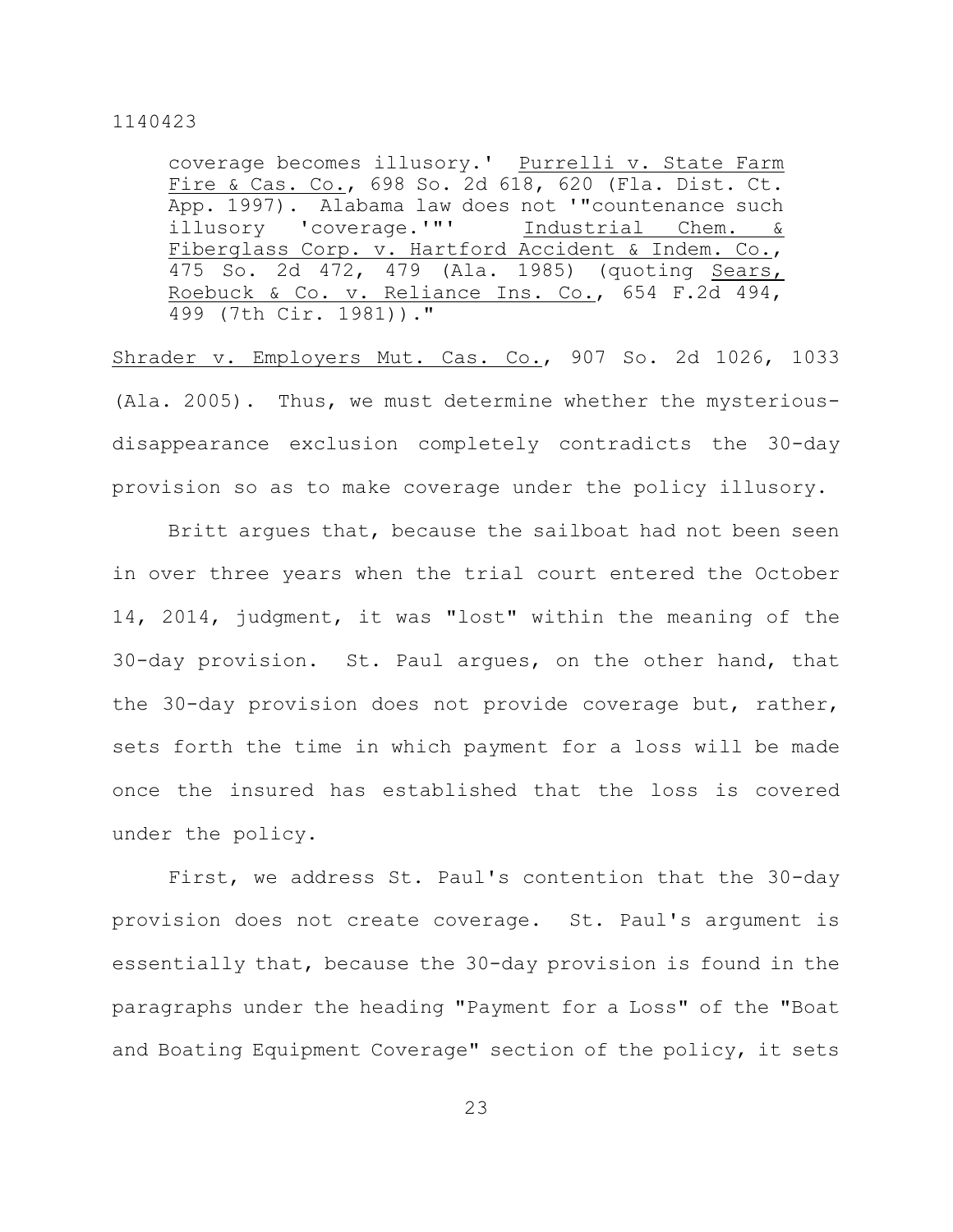forth only the time in which a claim will be paid once coverage is established. St. Paul contends that it is clear that the only paragraph of the "Boat and Boating Equipment Coverage" section of the policy that establishes coverage is the paragraph entitled "Coverage Provided." However, that contention is without merit. Other paragraphs of the "Boat and Boating Equipment Coverage" section of the policy also establish coverage, e.g., expenses incurred to minimize or prevent additional damage to the sailboat, expenses incurred while safequarding the sailboat from storms, expenses incurred for commercial towing and assistance, and expenses incurred while assisting another vessel in imminent danger. Furthermore, in keeping with the requirement that we interpret contract provisions as a reasonable person of ordinary intelligence would, a reasonable person of ordinary intelligence would interpret the 30-day provision as providing coverage when the sailboat has been lost for 30 days. Thus, we disagree with St. Paul that the 30-day provision establishes only a time frame in which St. Paul will provide coverage. Instead, we conclude that the 30-day provision requires St. Paul to provide coverage when the boat has been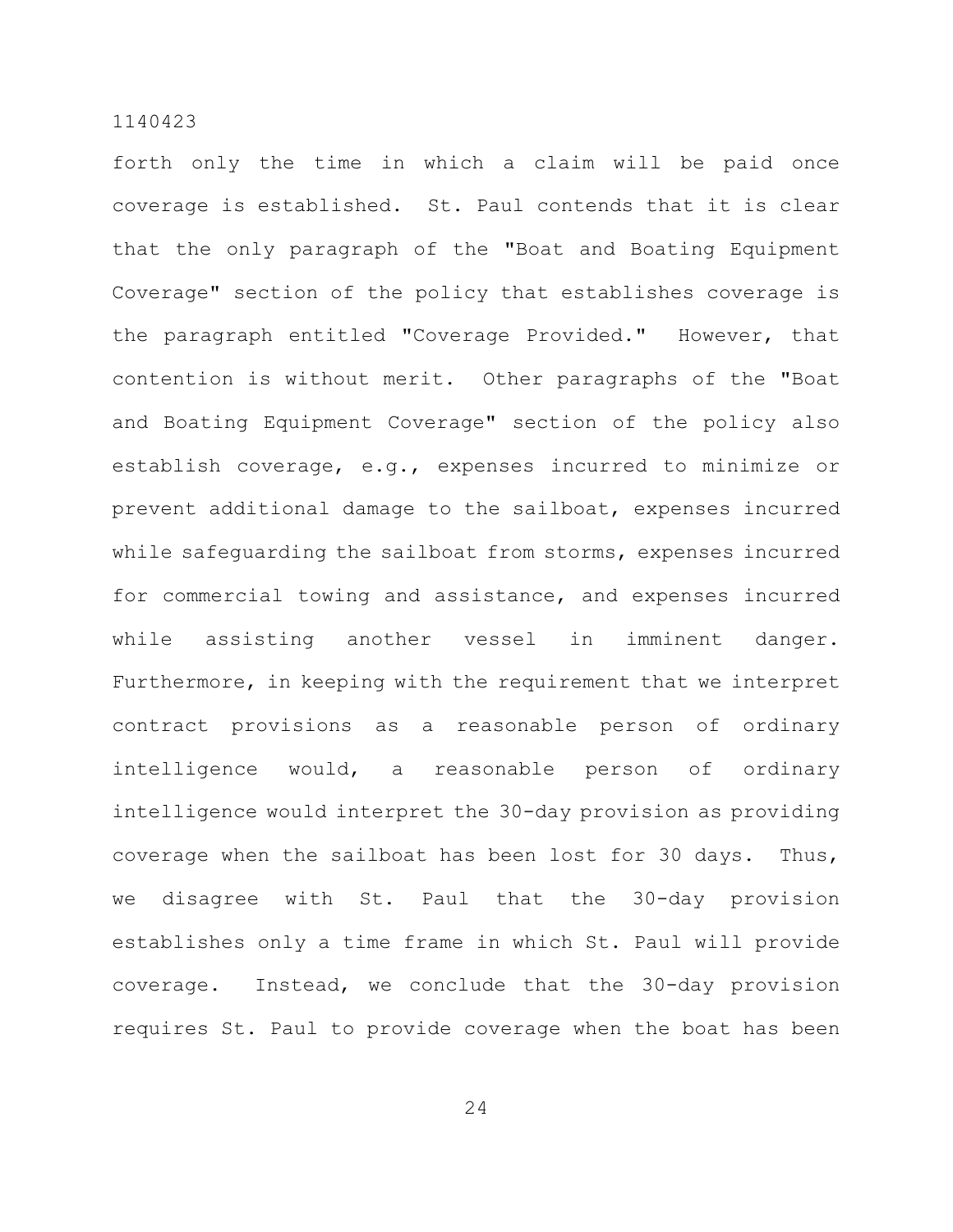lost for more than 30 days.

The question then becomes, does the 30-day provision, when read in conjunction with the mysterious-disappearance exclusion, render the coverage provided by the policy illusory. As Britt notes in his brief to this Court: "If a boat has been lost for more than [30] days, it must have disappeared. But not all disappearances are mysterious disappearances." Britt's brief at 41 (emphasis added). That sentence, in our opinion, sums up the manner in which the 30 day provision and the mysterious-disappearance exclusion can be read together as complementary, not contradictory, clauses. In other words, it is the application of the word "mysterious," i.e., those disappearances that are inexplicable, that determines whether the missing sailboat will be covered or excluded.

The case of Aqua Craft I, Inc. v. Boston Old Colony Insurance Co., 136 Misc. 2d 455, 518 N.Y.S.2d 863 (N.Y. Sup. Ct. 1987), is instructive. In Aqua Craft, the plaintiff had insured his yacht with the defendant under a marine policy providing coverage for, among other things, theft of the vessel. One evening the plaintiff tied his yacht to a dock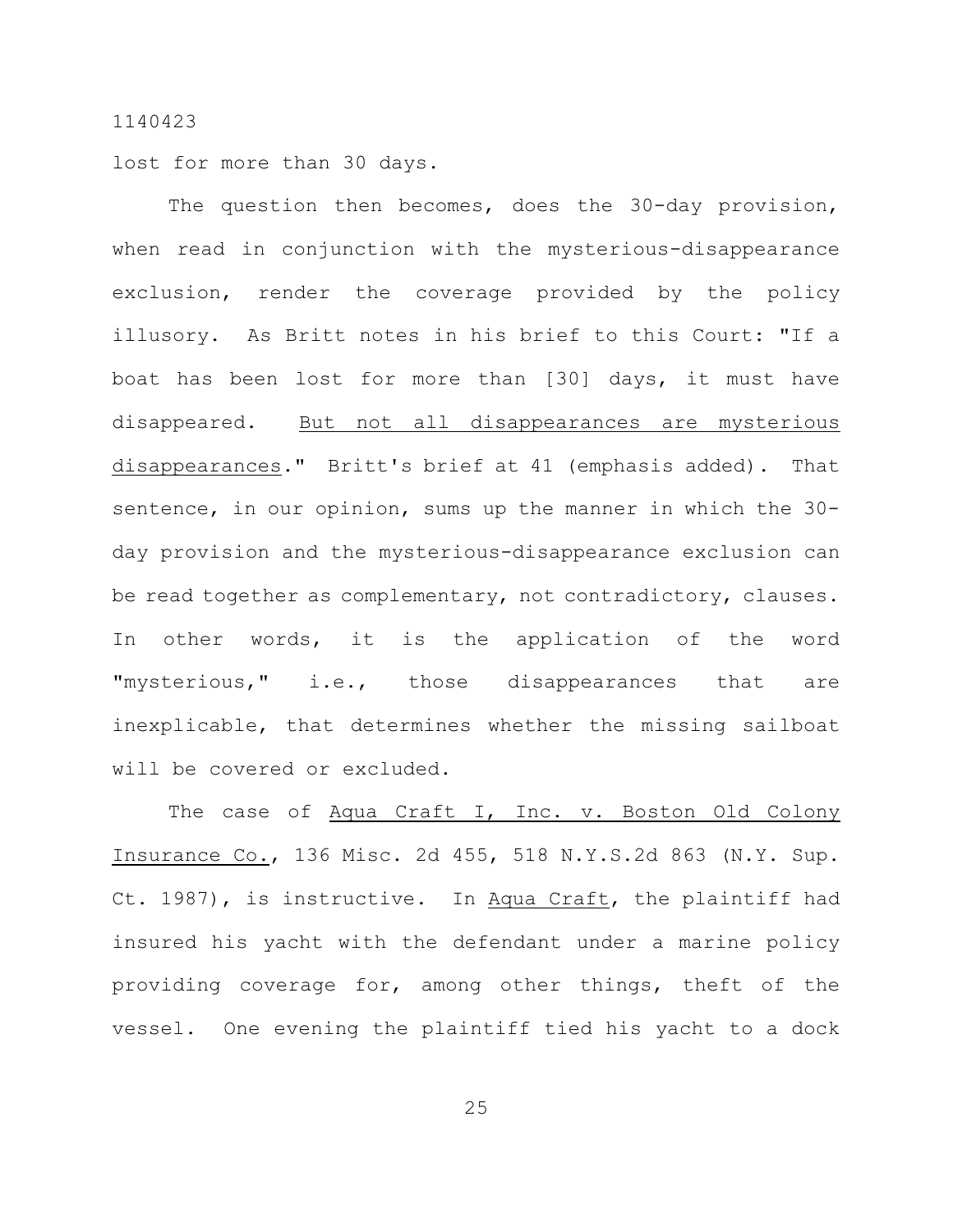and locked and chained it, only to return the next day to find the lock forced open, the lines cut, and the yacht gone. The plaintiff, attributing the disappearance of the yacht to thieves, flied a claim with the defendant for the loss of the yacht. The defendant insurer moved for a summary judgment on the ground that the missing yacht constituted a mysterious disappearance not covered by the insurance policy. $6$  In rejecting the insurer's argument, the court noted that "[t]here would be a 'mysterious disappearance' if the ship had sailed off into the sunset and had never been heard from again. Here, the ship did not drift off, or quietly settle to the bottom. Incontrovertibly, there was a theft." 136 Misc. 2d at 459, 518 N.Y.S.2d at 866. In Aqua Craft, there was no dispute that the yacht had disappeared. However, the broken lock, the cut lines, and the insured's testimony that he had secured the yacht the prior evening supported the logical conclusion that the yacht had been stolen. Thus, even though

 $6$ Although the insurance policy in Aqua Craft did not contain an explicit mysterious-disappearance exclusion, the policy required physical evidence supporting a conclusion of theft before the defendant would provide coverage. In the absence of that evidence, the disappearance would, the defendant argued, be mysterious and, thus, excluded from coverage.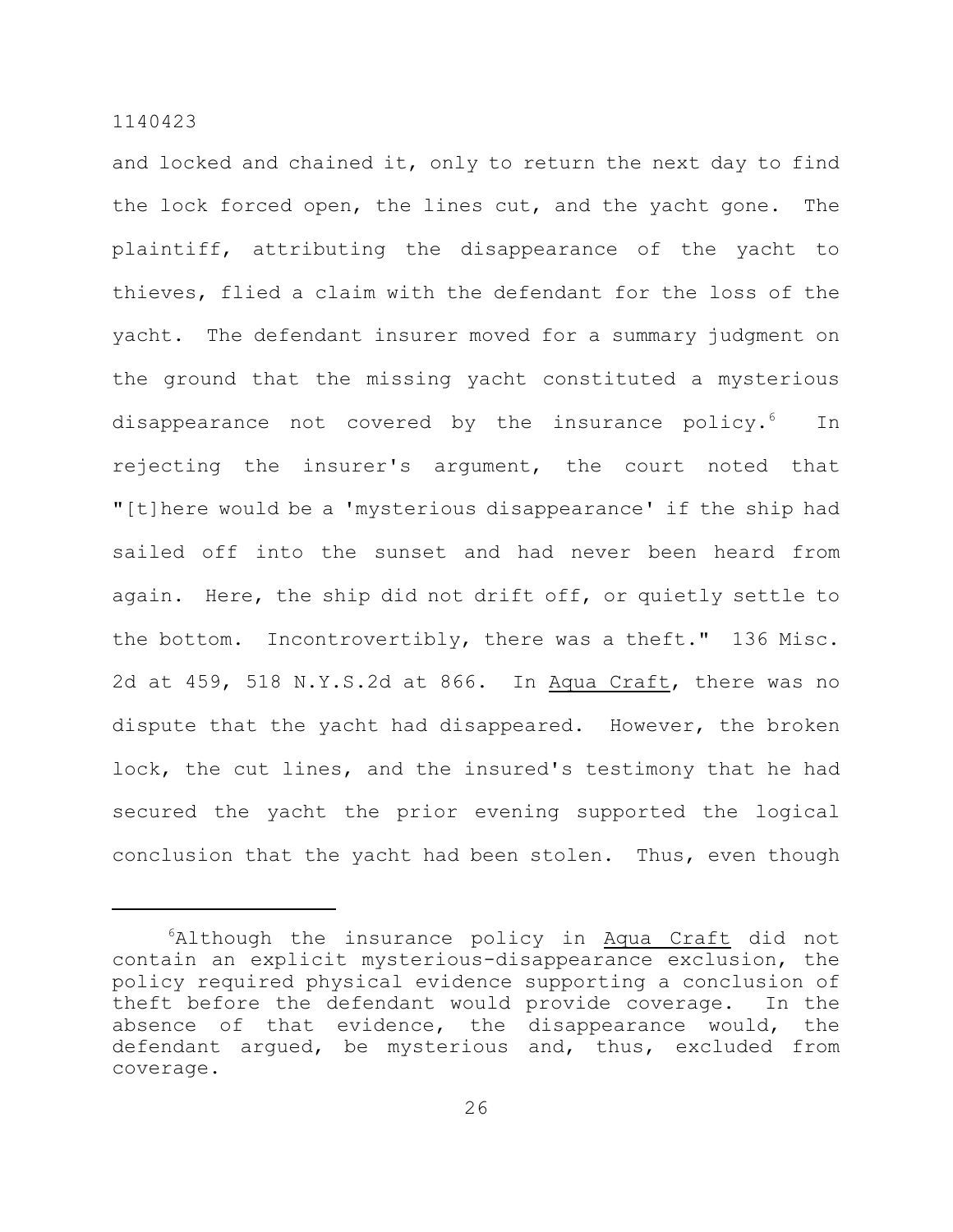# the yacht could not be located, circumstantial evidence supported the conclusion that the disappearance of the yacht was not "mysterious" so as to exclude its loss from coverage.

1140423

Similarly, in the present case, there are circumstances where the disappearance or loss of the sailboat for more than 30 days would be covered under the policy. For example, suppose the sailboat had disappeared under the same circumstances as did the yacht in Aqua Craft. Assuming no other applicable exclusion, we would say that circumstantial evidence supported the logical conclusion that the disappearance of the sailboat could be attributed to theft and that, as a result, the disappearance of the sailboat was not mysterious. Consider another scenario -- one where Michael was sailing and encountered some calamity -- perhaps damage to the hull of the sailboat or a storm -- that caused it to sink, and, although Michael was rescued, the sailboat was never recovered. Is there any doubt that, under those circumstances, the sailboat would be lost? However, we would hardly consider that disappearance to be mysterious. To the contrary, there would be direct evidence, in the form of Michael's testimony, as to what had happened to the sailboat.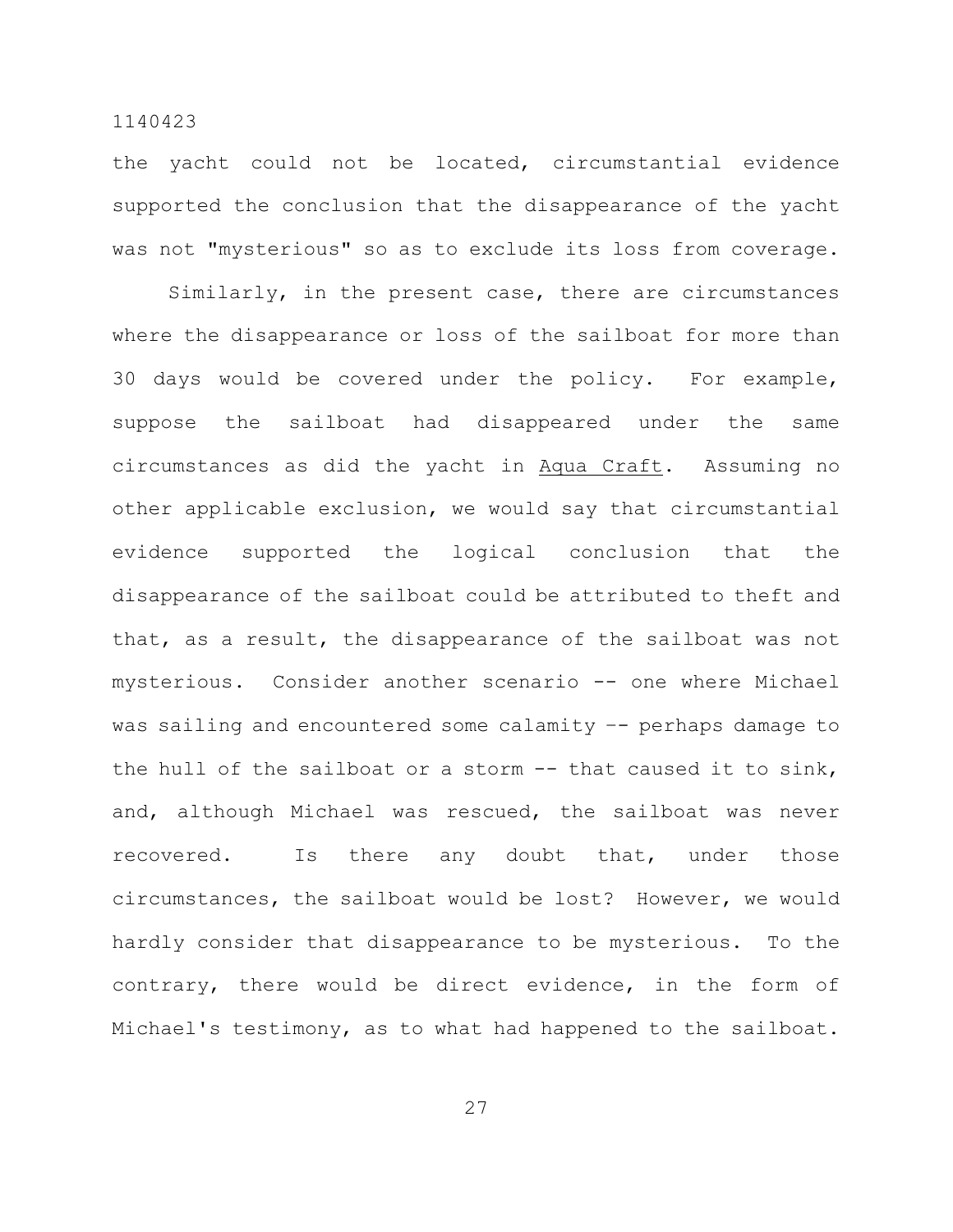Those two examples, though not exclusive, provide circumstances where, through either direct evidence or circumstantial evidence, a trier of fact would be able to conclude that the loss of the sailboat was not mysterious and, thus, that the policy provided coverage for the loss. It is only when policy provisions "completely contradict," Shrader, 907 So. 2d at 1033, each other that coverage becomes illusory. Thus, because the coverage provided by the 30-day provision and the limitations on coverage provided by the mysteriousdisappearance exclusion do not contradict each other, the coverage of the policy is not illusory.

# IV. Conclusion

The mysterious-disappearance exclusion is not ambiguous, nor does it conflict with the 30-day provision; rather, the policy, when read as a whole, can accommodate both provisions -- one providing coverage and one excluding coverage. Because we hold that the mysterious-disappearance exclusion is unambiguous and does not conflict with the 30-day provision, and because there is no genuine issue of material fact concerning the disappearance of the sailboat, the trial court should have entered a summary judgment in St. Paul's favor on